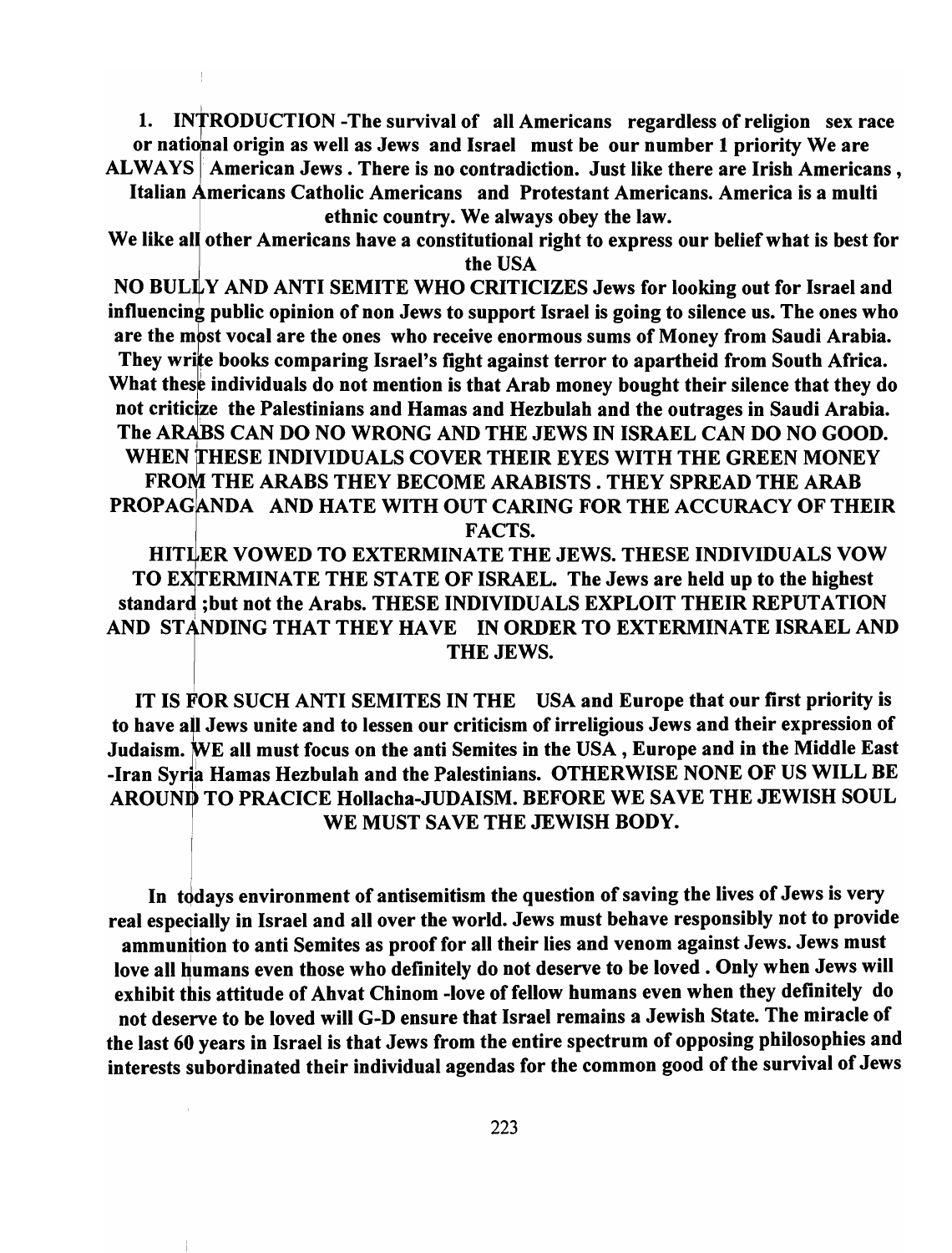and the State of Israel. This is also the miracle of Israel's rebirth. This will be the miracle of Israel's survival with G-D's help. Rav Piekarsky Hallachic advisor to the late Lubavitcher Rebbi who gave me his approbation on my Responsa on the Four Parts of the Shulchan Aruch one Yom Kippur at Kol Nidre was in tears as he beseeched G-d to grant a year of life and happiness to all humans. He cried talking to G-d and said there does not exist a bad human. If one only search they will find something good and beautiful with every human. This is the attitude we must adopt if we want to survive individually and as a people.

I

Intelectual honesty and modesty is one of the prime requirements for everyone and of course for rabbis. The comprehensive knowledge of the four Shulchan Aruchs is critical. One must possess the fifth Shulchan Aruch called common sense. One must balance one's comments and observations. One must be cognizant what effect his comments and conduct will have with the religious, non religious and non Jewish world of friend and foe. No one can be a halachic authority unless one possesses these qualities and balance. One must remember that death and life are in the hands of the tongue. When in doubt one must shut

l their mouth and put down one's pen .<br>
Ray Piekarski said that the wise man thinks a dozen time before he talks; another dozen times before he writes; another dozen times before he publishes. I add- an other dozen times before he permits his articles on the internet. The internet contains an audience of friend and foe -the greatest anti Semites have access to the internet. One can place into jeopardy Jewish lives and the writer's own life.

In my chapter  $# 12$  I discuss that in 1990 I devised a prenuptial agreement that won the approbation of Horav Piekaski. However Horav Piekaski told me not to use it in practice. It is halachically accurate but should not be used as a public and standard <sup>I</sup>practice. I discuss all the problems associated with conditional marriages in my Chapter #12 and  $\#54$  # 55 # 56 and # 59. I conclude that prenuptial agreements should not be used as a standard practice. They can be used only in emergency situations when the Rabbi for sees problems with the marriage. In view of the fact that over 400 Torah sages opposed prenuptial agreements proposed by the Rabbis in Paris, France at the turn of the twentieth century and many Torah authorities opposed the prenuptial agreement of the Rabbis of Constantinople, Turkey, we should not use them as standard practice. The problems that would be created would wreck havoc to the integrity of the family and the faithfulness of the spouses to each other. It would make a joke of the whole concept of Halachic marriage. The tractates of the Talmud of K edushin Gitten Yevomos and Soto would have to be archived. The Shulchan Aruch Even Hoezer would become history. The Ramo Even Hoezer 28: 21 RULES THAT EVEN IF A PRENUPTIAL AGREEMENT WAS MADE ONE MUST, NEVERTHELESS, BE STRICT IN PRACTICE AND DEM AND A GET - JEWISH DIVORCE. Ramo cites Mahrik # 84. See Aruch Hashulchon Even Hoezer 28: 96. See Bais Yoseph writing on Tur Even Hoezer 28 toward the end that cites Responsa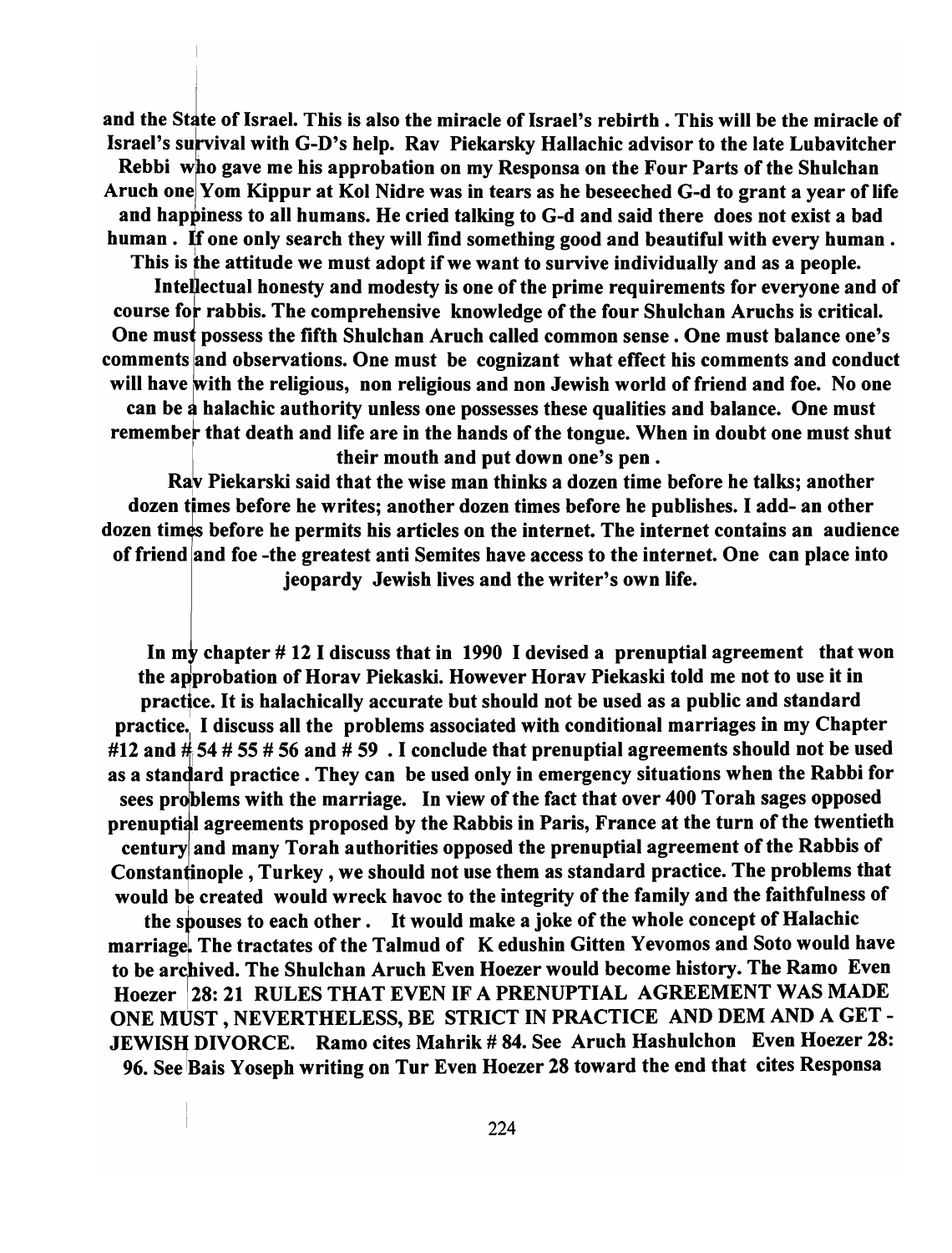Rashbash son of Tashbatz that no such agreements ever were made in practice even if the majority of Rabbinical Courts in the community approved.

We must do everything in our power to strengthen the economy of the State of Israel. If we do not elect to live in Israel the least we can do is the following: We must invest in Israel, purchase the products of Israel through the internet and in stores that sell Israeli products. We must visit Israel. Not a week must pass by that hundreds and thousands of Jews and non Jews visit Israel. We must combat the lies and propaganda of all our enemies

in the press and ensure that public opinion is in favor of Israel. Let us open up in Israel - branch offices, factories, shopping centers, invest in real estate - tesidential real estate - private homes second homes in addition to one's home in I CONSECT TO BE USED THAT THE PART OF THE ROWS SECOND HOMES IN BRITISH TO ONE 5 HOMES IN our charity giving to the Israeli yeshivas -the lifeblood of our existence. Let us invest in the research of Israel's universities to eradicate cancer aids diabetes and all the diseases from another country, apartment houses condominiums, commercial real estate Let us direct<br>our charity giving to the Israeli yeshivas -the lifeblood of our existence. Let us invest in the<br>research of Israel's universities to era Israeli companies or real estate and strengthen the economy of Israel they are in compliance with the greatest Mitzvoh of the Torah Yishuv Eretz Yisroel -assisting in the settlement of the land of Israel by Jews. See Avnei Nezer Yoreh Dayoh 554: 62-1-5 Yeshivat Eretz Yisroel . See also Ramban on Sefer Hamitzvot of Rambam beginning of positive commantments. Rambam will agree that any Jew living or assisting another Jew to live in Eeretz Yisroel has observed the biggest Mitzvoh in the world.

In addition to complying with the Mitzvoh they are assisting in the creation and safeguarding of a safe haven for all Jews. No longer will Jews be at the mercy of non Jews for our very survival. The lessons of 2000 years of exile and the holocaust when millions of Jews were killed is sufficient to convince every Jew that Jews must have control of their destiny. Finally Jews have the opportunity to defend themselves against those individuals and nations that want our destruction. Those who kill us with suicide bombers and roadside shootings and bombings will be killed. Those nations that attack us militarily by conventional or unconventional weapons and armies will be destroyed by our own hands as happened in the war of independence in 1947-1948, the wars in 1956, in 1967 and 1973 and the campaign against the terrorists in Lebanon and in Israel for the last 60 years. Let us not be fooled by the lies and deceptions and moralizing of the countries of the world that want our destruction. We do not need the favors of a mandate power or a united nation or any other country to protect us. We will fight our own battles. Let us arise and kill those who want to kill us- HAKOM LEHORGEHO HASH KIN VEHORGO Let us not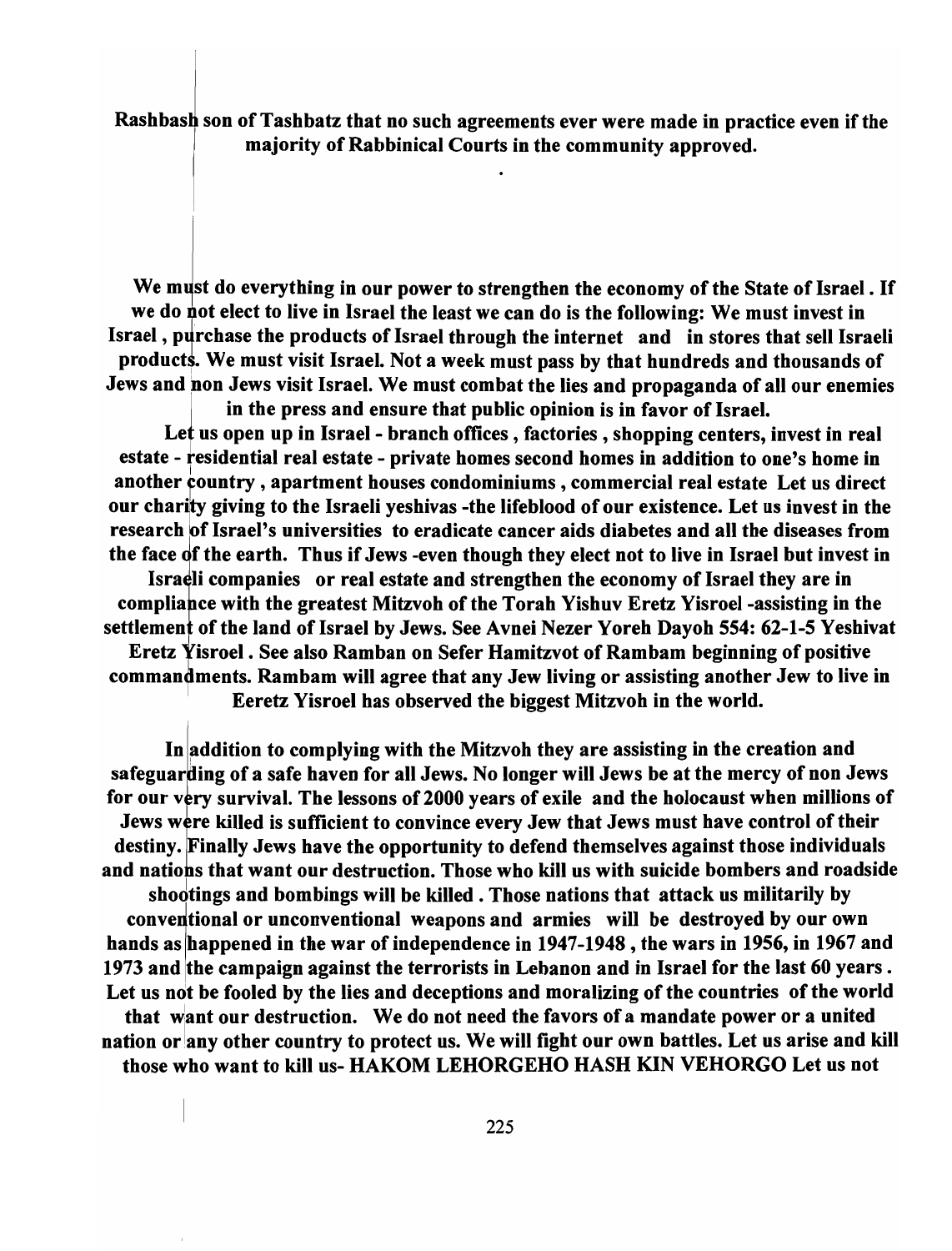hesitate to wisely use any advantage and weapons we possess for our survival. Let us borrow a page from the British and Americans how they behave toward suspected bombers. They do not inspect their bags and take a chance that the bomber will trigger his or her explosives during the search. If they fail to follow instructions the suspect is shot at a distance from the person who is searching them. Let us use some non lethal weapons that will immobilize the suspect with out killing them. In case we are wrong we will not have killed a human being.

It is is mandatory for the best brains to contribute for the defense of Israel's survival. Let each person contribute the best of themselves for Jewish and Israel's survival Would Israel have existed as a Jewish country during the 1930s and 1940s millions of Jews would have been saved. Finally Jews realize that no matter what they do, no matter what they change in their behavior or religious beliefs they will remain as the despised Jews and subject to the mercy of those countries offering them residence. True we are thankful to the democracies for their equitable treatment of their Jewish citizens, but Israel is our insurance policy that if anything changes we our children or grandchildren and their descendants will not end up at the mercy of individuals or nations that do not care if we live or not-like what happened in Europe in the 1930s and 1940s. Israel is our guarantee that never again will another holocaust happen. That is why it is insane if we do not offer our talents for the strengthening of Israel. It is not only irresponsible but is a form of suicide for Jews not to keep their eye on the ball- Jewish survival and the survival of Israel. Everything that a Jew does must be gaged as to what effect will this action have on Israel's well being. Every thing in the world mnst be subordinated for this over riding interest. Of course our loyalty to the country where we live must come first and this loyalty

must never be compromised -even for Israel.

Helping the Jews living in the State of Israel will strengthen the Jewish presence and claim *tb* the land of Israel. This is the real reason of all the anti Semites who advocate a boycott of all the goods prodnced in Israel. They want to destroy the Jewish claim to any part of Israel. Without Jews having a country of their own it is easier to kill Jews and eventually kill all the Jews. This was the real goal of all ant Semites since the time that G-D gave the Torah at Mt. Sinai thirty four hundred years ago. The translation of Sinai means hatred. Since Jews received the Torah anti -Semites hate the Torah and all its moral and ethical teachings. They project their hatred of G-d and his teachings to the people of the Book -the Jews. By killing the Jews they will have eradicated any vestige of Judeo-Christian ethics and morality that the Nazis called the Jewish disease of compassion for non Aryans. Jews were always blamed for all existing evils. They were the perfect scapegoat.

Anti Semites have a secondary boycott of the companies who sell goods to Israel. Other anti Semites have a boycott of those companies who sell war products to Israel or who sell parts or engines that can service tanks or bull dozers to enable Israel to dismantle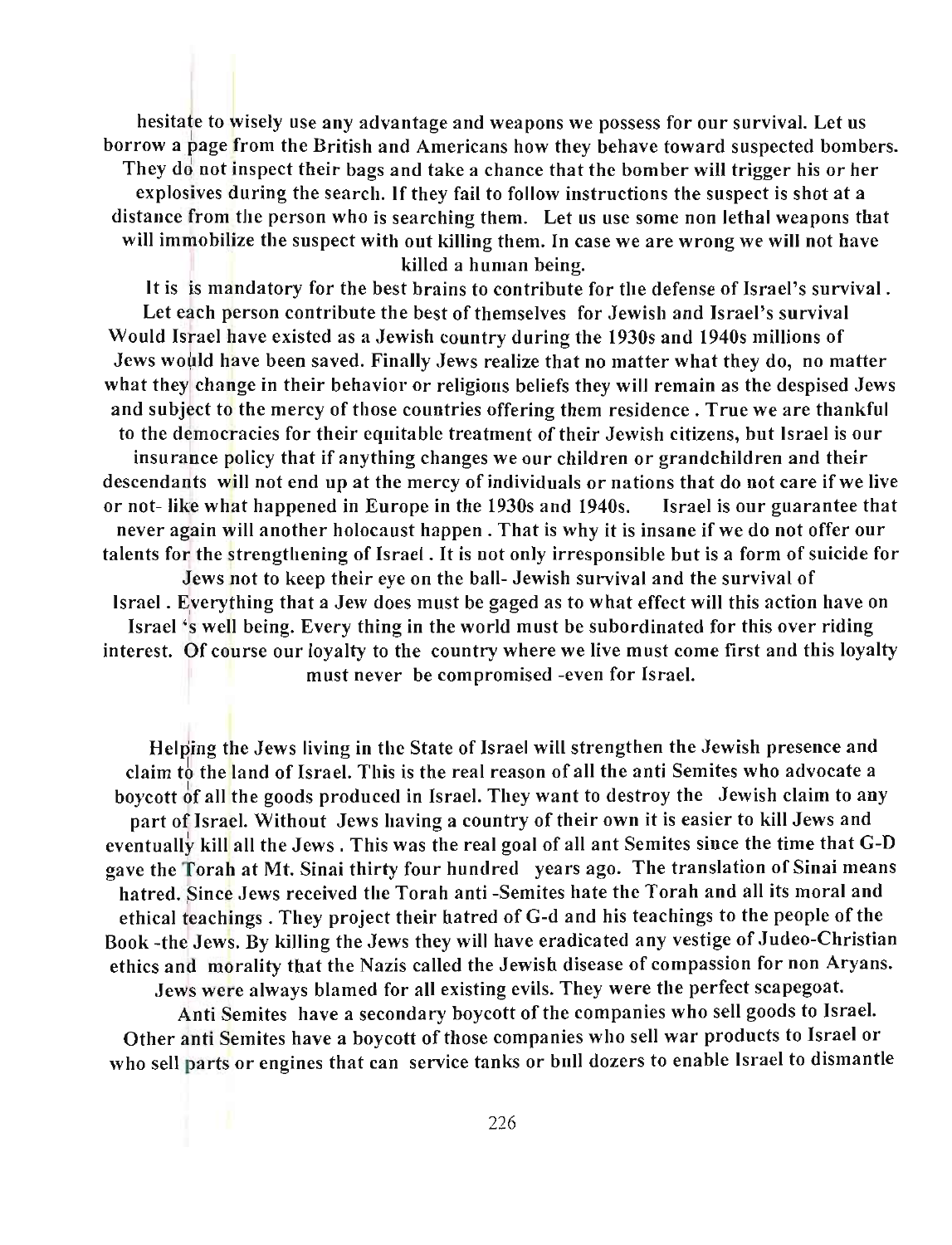illegal  $A$ rab housing or are used to destroy the homes of terrorists. The fact that Hamas won the Palestinian election and vows to destroy Israel and Iran wants to produce atomic weapons to destroy all the Jews and Israel was another reason that spurred on these anti Semites to make their move now. The Arab suffering is exploited and used to hurt Jews and kill Jews. For the last sixty years they encouraged and aided openly or discreetly the killing of Jews to be done by Arabs and the Palestinians. The boycott of Israel and secondary boycott of the companies that do business with Israel is a message of encouragement and support to the murderers of Jews.

I

However, the Arabs remind these Jew haters that their hatred is for all non Muslims. They send suicide bombers to fly planes into skyscrapers in the USA and send suicide bombers in Europe and to other Arab and Muslim countries that kill and wound thousands . They kill by bombs and suicide bombers tens of thousands in Iraq -Muslims and non Muslims and elsewhere in order to conquer the world for their brand of Islam. Now Iran wants to develop an atomic bomb to wipe Israel off the face of the earth. Thus they begin with Jews and then kill all others. This lesson must be learned by the world and pre-empt the killers by killing them first. A people -the Palestinians -who voted in a Hamas government sworn to wipe Israel off the face of the earth must be taken at their word once they reach the capacity to accomplish their goal. They must never be given the chance. Thank  $G<sub>r</sub>$ d that they have stated their true intention and belief regarding Jews. Let us act in accordance with such reality. Let us base all our strategy -bearing in mind the end game of the Palestinians once they reach and realize power and the capacity to translate their intentions of killing all the Jews and wiping Israel off the map into reality. Meir Kahane who advocated until he was assassinated to remove the Palestinians was banned from running in the Knesset and branded a racist. The benign Palestinian leadership who signed a peace agreement with Israel and agreed to a two State solution, nevertheless, did not ban Hamas who is dedicated to Israel's destruction from running in the parliamentary elections. Prior to the elections Arafat and then Abbas disclaimed responsibility for the killing of Jews that were conducted by the various terrorist groups. They claimed inability to control the terrorist gangs from murdering Jews. If it was true or not the net effect was that the Palestinians were able to dodge their responsibility of preventing gangs of Palestinians of murdering innocent civilians of an other country. A similar situation in 1916 of gangs of armed Mexicans killing US citizens in the border areas of the US and Mexico prompted the dispatch of US troops into Mexico. No country in the world will tolerate such wilful neglect of the responsibilities by an other country. The consistent refusal or unwillingness of the Palestinians to accept Israel and stop the propaganda taught to its school children from nursery to the grave of hatred of Jews and indoctrination of the goal to wipe Israel off the map is sufficient reason not to give one centimeter of the land of Israel to the Palestinians . Any state that they will establish will be used to hasten the destruction of all of Israel.

Thank G-d that Hamas won the elections by popular vote. Now the true face of the

Palestinian people was unmasked. Their true face is the avowed goal of Hamas to kill all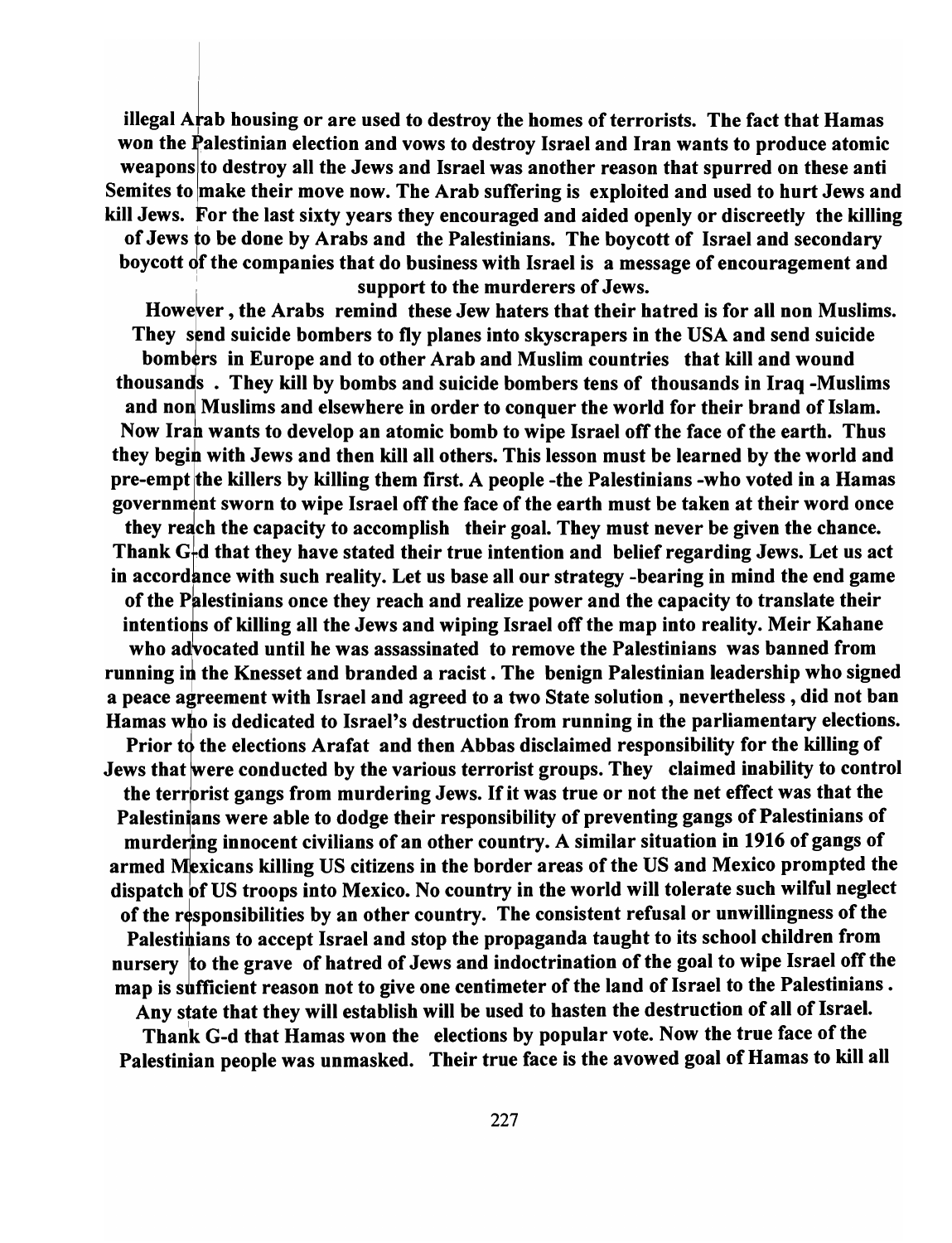Jews and destroy Israel. Now we must face reality and not be deceived by any dreams that at last we achieved peace with the Arabs. There is no peace . It will never be . They are not to be trusted. The reality is that one can not depend on the word of a Palestinian. The argument that the Arabs are racists is conveniently forgotten. The Palestinians will kill all the Jews. Any concessions made by Israel to a more benign Palestinian government will be taken advantage by the real face of the Palestinians to complete the eradication of all Jews in Israel. They will conveniently renege on all agreements previously made by a previous government. One must prepare for the contingency that even in Jordan and Egypt when the present leadership dies or is killed or is replaced by democratic means triggered by a demand by the USA that the people elect a democratic government that may be hostile toward Israel. They may revoke all previous agreements and form an alliance to crush Israel. Now they may be aided by thousands of Palestinians recruited by Hamas into an army of liberation of all of Palestine. They will mercilessly slaughter all the Jews. This is the lesson of the recent election of Hamas to power. I say it is a turn for the better. It is a wake up call to be realistic. Either we are prepared for a long siege and war or we will cease to exist. Let us not make any concessions by being more humane to the Palestinians and Arabs. We will then ipso facto assist the Palestinians and Arabs in the murder of our own children and grandchildren.

If Jews would be in the position of the Palestinians today the Palestinians would massacre all the Jews. Or else they will cut off their water supply and they will die from thirst. Or else cut off their electricity and oil and all the Jews will freeze to death and all of Israel will come to a standstill. In effect the Jews will be forced to flee Israel. Those who will escape terrorist attacks will be slaughtered by the "friendly" Arab troops from Jordan and Egypt. The others will die from thirst or starvation. The lucky few will flee Israel. In that way the Jews would abandon Israel. This certainly is the end game and plan of the Palestinians and their elected representatives -the Hamas. This is the end game of Iran. Saudia Arabia who hosted in 2006 a Pan Arab conference to enforce the boycott against Israel certainly would not raise a voice in protest. For the last sixty years they have bankrolled all plots and wars to destroy the Jewish State that they consider illegal. Neither would Egypt or Jordan object. As a matter of fact a new regime would revoke all previous

#### agreements with Israel.

THERE EXISTS NO PROTESTS TODAY ON THE PART OF THE "FRIENDLY" ARAB COUNTRIES WHO HAVE PEACE TREATIES WITH ISRAEL TO THE DECLARATION OF TOTAL ANNIHILATION OF THE JEWS AND ISRAEL BY HAMAS AND BY IRAN. WHY WOULD ANY RATIONAL PERSON THINK THAT THESE COUNTRIES WOULD PROTEST AN ACTUAL GENOCIDE OF ALL THE JEWS IN ISRAEL

DO WE NOT HAVE THE RIGHT TO PRE -EMPT AND PREVENT THE PALESTINIANS FROM ACHIEVING THE CAPACITY TO KILL ALL THE JEWS?- WHY NOT REMOVE THE SNAKE WHILE IT IS SMALL BEFORE IT BECOMES A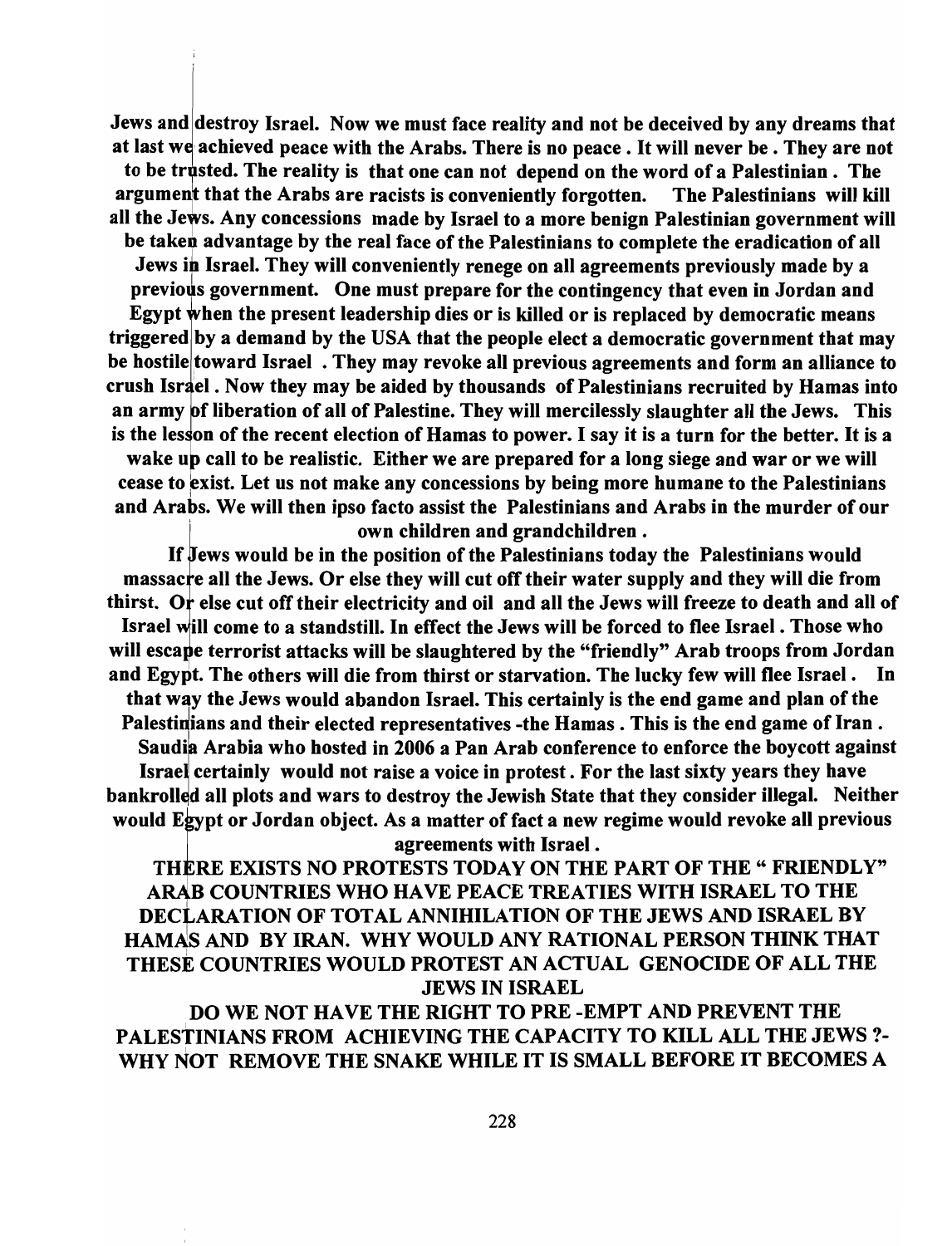#### COBRA AND WILL EXTERMINATE ALL THE JEWS? .

I do not have the expertise or am privy to the intelligence available to the leaders of Israel and therefore will not offer any suggestions how to meet this threat to Israel's very existence. However one thing is certain . Israel must complete a security wall in all areas that Jews are found in Israel We now have been freed -thanks to Hamas- to proclaim our claim to all the land of Israel. We no longer have to offer the Arabs any concessions and abandon any settlements. Any land we will abandon will be used by the Arabs to launch attacks gainst Jews either immediately or later when they become powerful enough and the political winds shift that there will be no one -including the USA - to help Israel. We should encourage new settlements all over Judea and Samaria. We should invite the Moranos -the hidden Jews in India, Pakistan, Afghanistan, the former Burma, Spain Portugal, Mexico, Central and South America, Africa, Japan, China and all other places in the world to immigrate to Israel. We should encourage Jews from all over the world to immigrate to Israel. Jews must be in control of their destiny in order to survive. Unless we retain control of all the strategic areas in Israel -especially the Jordan valley- we may not survive. All international laws that endanger Israel's existence are null and void. PEKUACH NEFESH DOCHE KOL HATORAH KULO -THE SAVING OF EVEN ONE

LIFE SUPERCEDES ALL LAWS.

Dresdan Berlin Hamburg Hiroshima Nagasaki Bosnia Iraq Lebanon Gaza The allies fire bombed all the major citities in Germany and later in Japan. They killed over a million or more civilians.

The Jewish religion incorporates universal laws of humanity for the past 3400 years since the giving of the Torah at Mt. Sinai. Talmud Sanehdrin 59; Ibid 105. Rambam Melochim 8:10, 11 . Any non Jew who observes these humanitarian laws to respect all the rights of all humans equitably without distinction to religion, color sex or nationality of origin - and not to be cruel to animals and establish court of laws and police force that will ensure the enforcement of these laws is worthy of everlasting life in this world and in the next. See Responsa Ramo that all nations can create their humane laws providing they are equitably interpreted and apply to everyone; and not one segment of society are singled out in their application. No law can forbid self defense. The State of Israel incorporated these humane laws into their body of laws . They do not discriminate and equitably apply their laws to everyone. See Responsa Hilchos Medinah by Rav Eliezer Walden berg and Responsa of Rav Herzog. Chief Rabbi of Israel -Hchuko Leyisroel AI Pi Hatorh Vol Book 1 .

<sup>I</sup>Dresdan Hiroshima Nagasaki Bosnia Iraq Lebanon Gaza

All humans must observe the Seven Nohadite principles enumerated above. If they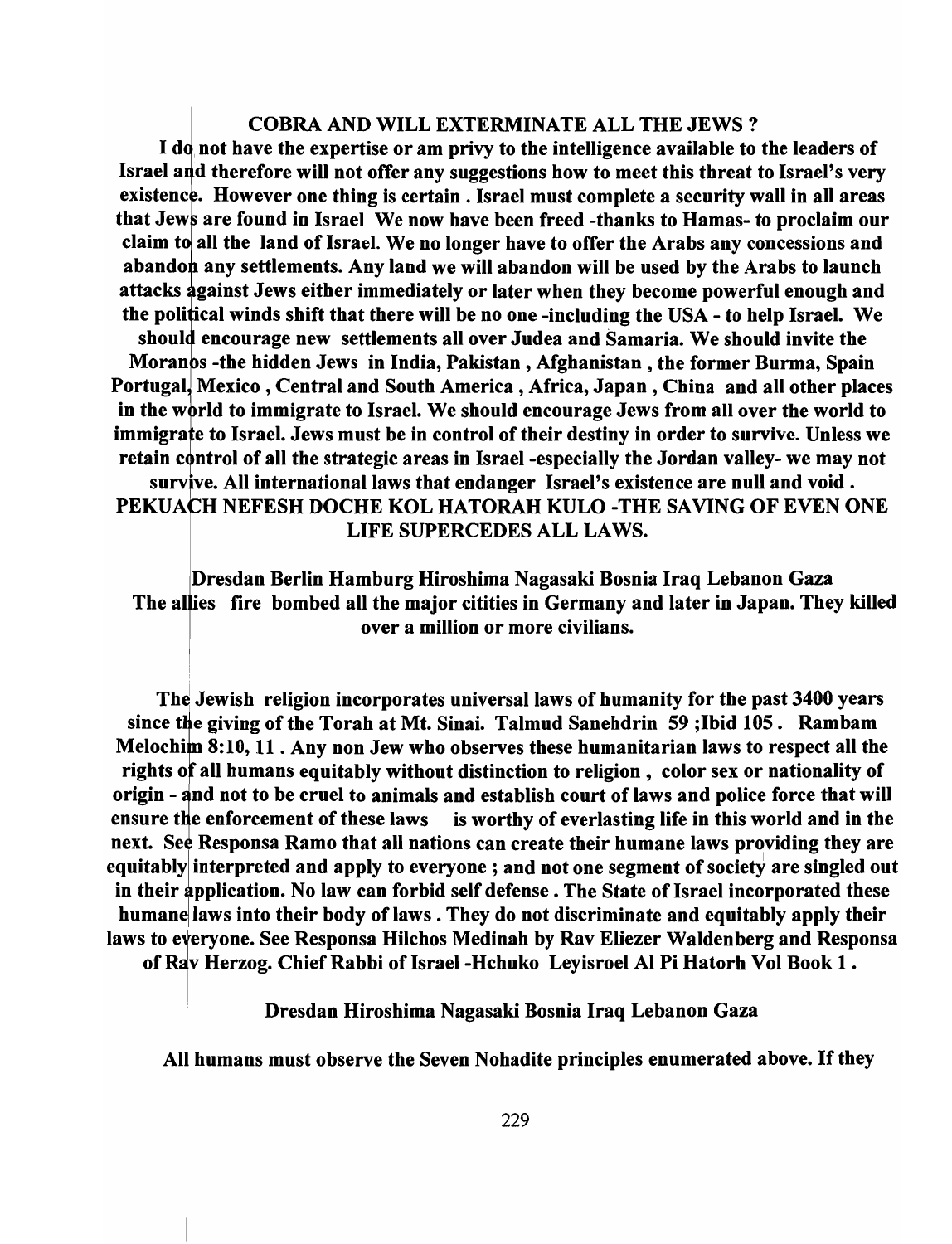refuse to observe them they must be forced. If the community refuses to enforce these laws the community is liable for punishment. Certainly if a community votes in a terrorist government that violates these principles and kills other human beings that they are liable to punishment. If terrorists use their own civilians as human shields the victims -that we will call the civilized world - - the targets of the terrorists have the right<br>to defend themselves and carpet bomb all the houses used by the terrorists as hiding to defend themselves and carpet bomb all the houses used by the terrorists as hiding places. Unfortunately any civilians killed or wounded is not the responsibility of the victims of the terrorists, but the blame falls on the heads of the terrorists. The victims of the terrorists -the civilized world- should make every effort to minimize to the greatest extent possible civilian casualties. But they must not be deterred from bombing all the hiding places of the terrorits, and not be deterred because civilians are present there. Before sending in troops they should destroy all the hiding places of the terrorists regardless if civilians get killed in the process. They should bomb by air all these places. If they hesitate because of fear that they will inflict civilian casualties the civliized world forces will have the blood of all those killed and wounded both civilians and soldiers on their beads. They must destroy and flatten all the homes that served as hiding places of the terrorists. They must mine the entire area and make it uninhabitable. When a country allows terrorists to operate from their midst they must pay a price forever. They must lose those areas forever. In that way innocent Israelis will not be killed wounded and terrorized by the murderers. In the Lebanon war of July August 2006 over one million Israelis- Muslim Christian as well as Jews were effected. Hizbullah all the time was targeting civilian Israelis and hiding behind Lebanese civilians. Israel did everything in its power to avoid any civilian casualties. The French and other Europeans and later the USA who forced Israel through the United Nations to agree to a cease fire have the blood of all the innocent humans on their heads. Instead of solving the problem and exterminating Hizbullah they deferred the day of reckoning for an other day. In the meantime Hizbullah can rearm and become more dangerous. Iran and Syria can become more emboldened and reckless. Israel must seize the first opportunity to neutralize Hizbullah. They and all who support them must be neutralized. The international community must either finish them off or be finished off by them.

When TERRORIST DO NOT OBSERVE THE Geneva convention they are not entitled to any protective clauses of this convention or any other international convention of the humane treatment at the time of war. Targeted assassinations of terrorists are one trillion percent permitted. Terrorists and terrorist sponsoring states have lost their rights to be treated as humans.

When the Japanese realized on August 06, 1945 that 100,000 Japanese were killed by the atomic bomb dropped on Hiroshima and three days later another 100,000 died in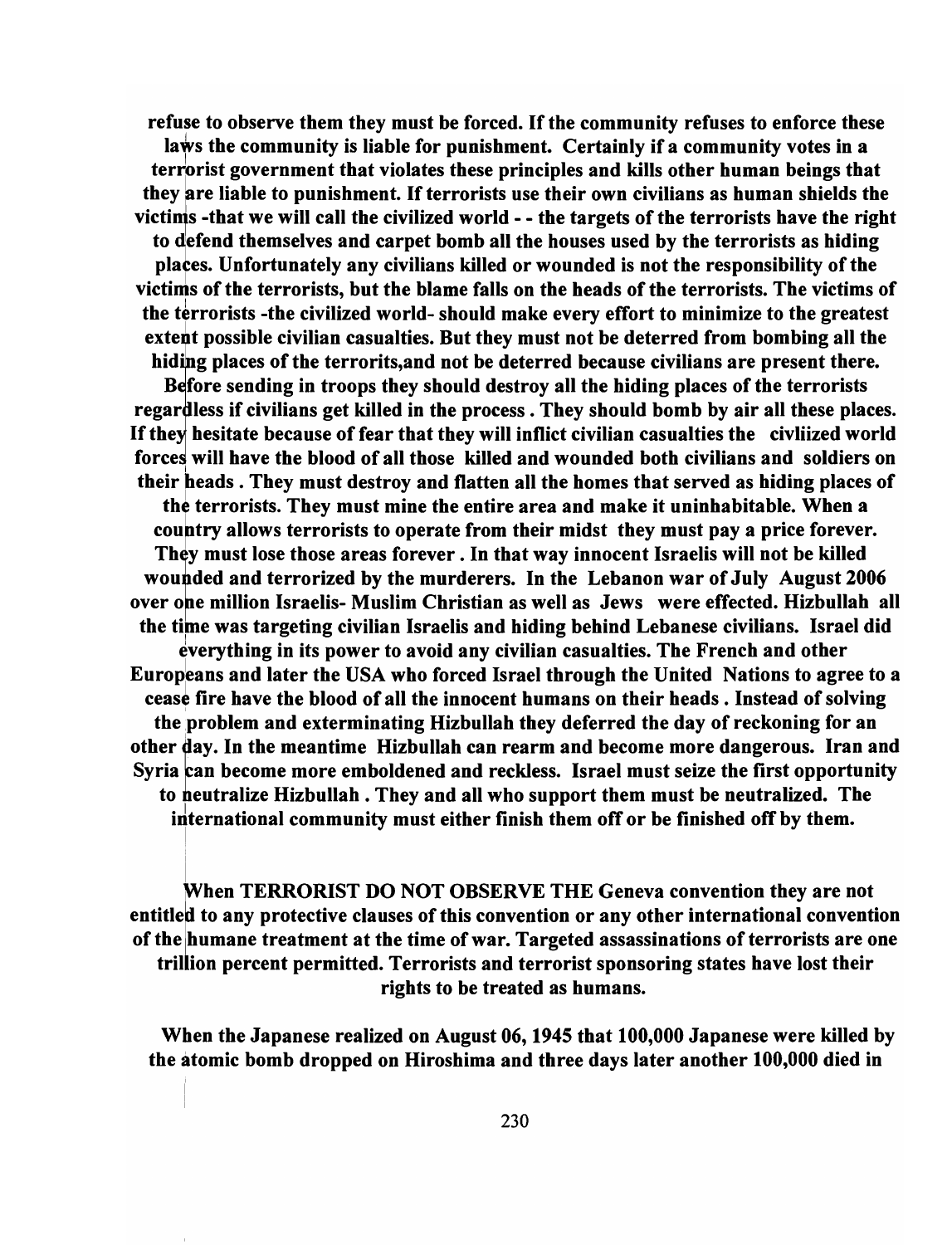Nagasaki, they surrendered. When the Germans realized in 1944 that their cities and all their civilians were being firebombed they surrendered. The same was true in Bosnia when 10,000 civilians were killed by Nato carpet bombings. The same was true in Iraq at the fitst War in 1990 and the second war in 2002 and in Afghanistan in 2001. Israel can use the above precedents regarding Hizbullah and Hamas and the other terrorist groups. Any one screaming that Israel is using disproportionate force and is committing war crimes should address all their complaints to Iran Syria and their proxies the Hizbullah and Hamas and the other terrorist organizations who are committing the real crimes against humanity. Hizbullah executing the orders of Iran and Syria was responsible for | killing hundreds and wounding thousands -both Israeli and Lebanon civilians and caused over one million people to be evacuated from the North of Israel and 750,000 civilians from Lebanon to be evacuated. When individuals or countries have zero regard for human life -all Hizbullah missiles targeted civilians that did not discriminate if they were Muslim Christian or Jews, the civilized world has a right to protect itself. If in the process of protecting itself enemy soldiers and civilians are annihilated, so be it. This is the lesson of Hiroshima and Nagasaki. The Torah teaches that when a country like Iran and Syria and their proxies- Hizbullah and Hamas threaten to annihilate another country like Israel, Israel has the moral right and duty to preempt and destroy those individuals that threaten its existence before they have a chance to make a first

strike.

We need not be deterred from the moralizing from the Europeans and the U.N., WHO HAVE CONCOCTED "MORAL" RESTRAINTS -- TO PREVENT ISRAEL FROM DEFENDING ITSELF FROM TERRORISTS AND COUNTRIES LIKE IRAN AND SYRIA AND THEIR PROXIES. THIS CODE OF LAW IS NOT OBSERVED BY THE USA OR NATO IN BOSNIA IRAQ OR AFGHANISTAN. IWHEN IRAN SYRIA AND THEIR PROXIES ATTACK CIVILIANS AND DO NOT OBSERVE INTERNATIONAL NORMS OF WAR, THE ONLY WAY TO <sup>I</sup> RESTRAIN THEM IS TO RECIPROCATE IN KIND. In the 1950s the allies aimed all their atomic missiles on communists civilian centers. In that way they discouraged the communists from attacking the greatly outnumbered allied forces of the west. We do not need to explain our behavior. WE DO NOT NEED THE PERMISSION FROM ANY COUNTRY IN THE WORLD TO SURVIVE. NO COUNTRY IN THE WORLD CARED WHEN SIX MILLION JEWS WERE BUTCHERED BY THE NAZIS.

THE " MORAL" RESTRAINTS UNDER THE CIRCUMSTANCES -WHEN OUR ENEMIES ATTACK CIVILIANS AND WE ARE ASKED NOT TO RECIPROCATE IN KIND -ENACTED BY THE EUROPEANS AND THE UN IS MERELY ANOTHER PLOY AND DISGUISE ON THEIR PART TO GUARANTEE THAT MORE JEWS GET KILLED AND THE STATE OF ISRAEL DESTROYED.. The allies in World War Two fire bombed all the cities in Japan killing over a million civilians even before

Ŋ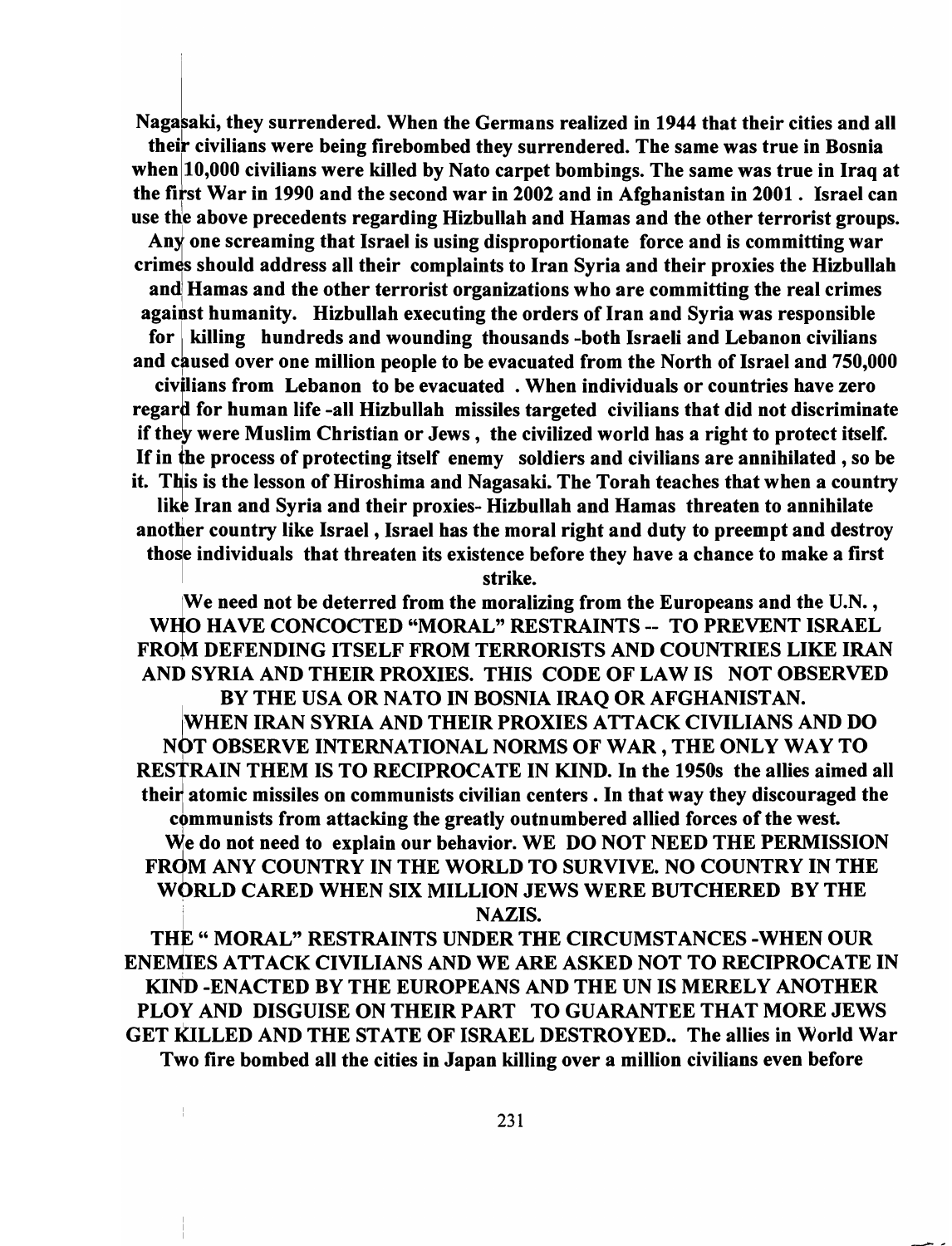dropping the atom bomb on Hiroshima and Nagasaki. When they were asked if such action is moral to attack civilians, the reply was is it moral to have THOUSANDS of American soldiers killed? By bombing the civilians the Allies forced the Japanese to, in turn, force their leaders to surrender. Or else the leaders realized that all of Japan would be destroyed if they did not surrender. The same strategy was followed regarding Germany who surrendered one year earlier. We can ask is it moral to have THOUSANDS AND MILLIONS OF Americans KILLED by Iran today IF THEY DEVELOP AN ATOMIC BOMB?

LET PRESIDENT GEORGE W. BUSH, THE GREATEST PRESIDENT THAT EVER LIVED, PREEMPT AND BOMB IRAN. LET HIM DESTROY 10% OF IRAN AND THEN THEY WILL CHANGE THEIR GOVERNMENT. IF THAT DOES NOT WORK LET THE USA DESTROY 20 % .We should go up in increments of 10% until they change their government. In that way we do not need to commit ground troops. THE USA SHOULD DESTROY THEIR OIL FIELDS AND DESTROY THEIR POWER THAT DERIVES FROM THE MONEY THEY EARN BY SELLING OIL. PRESIDENT Bush threatened to bomb Pakistan back to the stone age if they would not co-operate against the terrorists after  $09-11-01$ . Pakistan saw the light and , cooperates. This is so, even though Pakistan has the atom bomb. How much more should the USA ASSERT ITSELF AGAINST THE Mullahs in Iran who enslave the Iranian people want to wipe Israel off the map arm Hizbullah and Hamas interfere in Iraq and are the cancer existing that threatens all countries of the world. The Mullah regime has no right to exist. President Bush should bomb Iran to the stone age if the people do not get rid of this cancer -the Mullahs.

LET BUSH FOLLOW WHAT THE ALLIES DID IN THE SECOND WORLD WAR TO GERMANY AND JAPAN. LET HIM FOLLOW THE EXAMPLE OF PRESIDENT TRUMAN WHO USED ATOMIC WEAPONS AGAINST NAGASAKI AND HIROSHIMA. THE TIME IS NOW BEFORE THE IRANIANS DEVELOP AN ATOMIC BOMB THEMSELVES.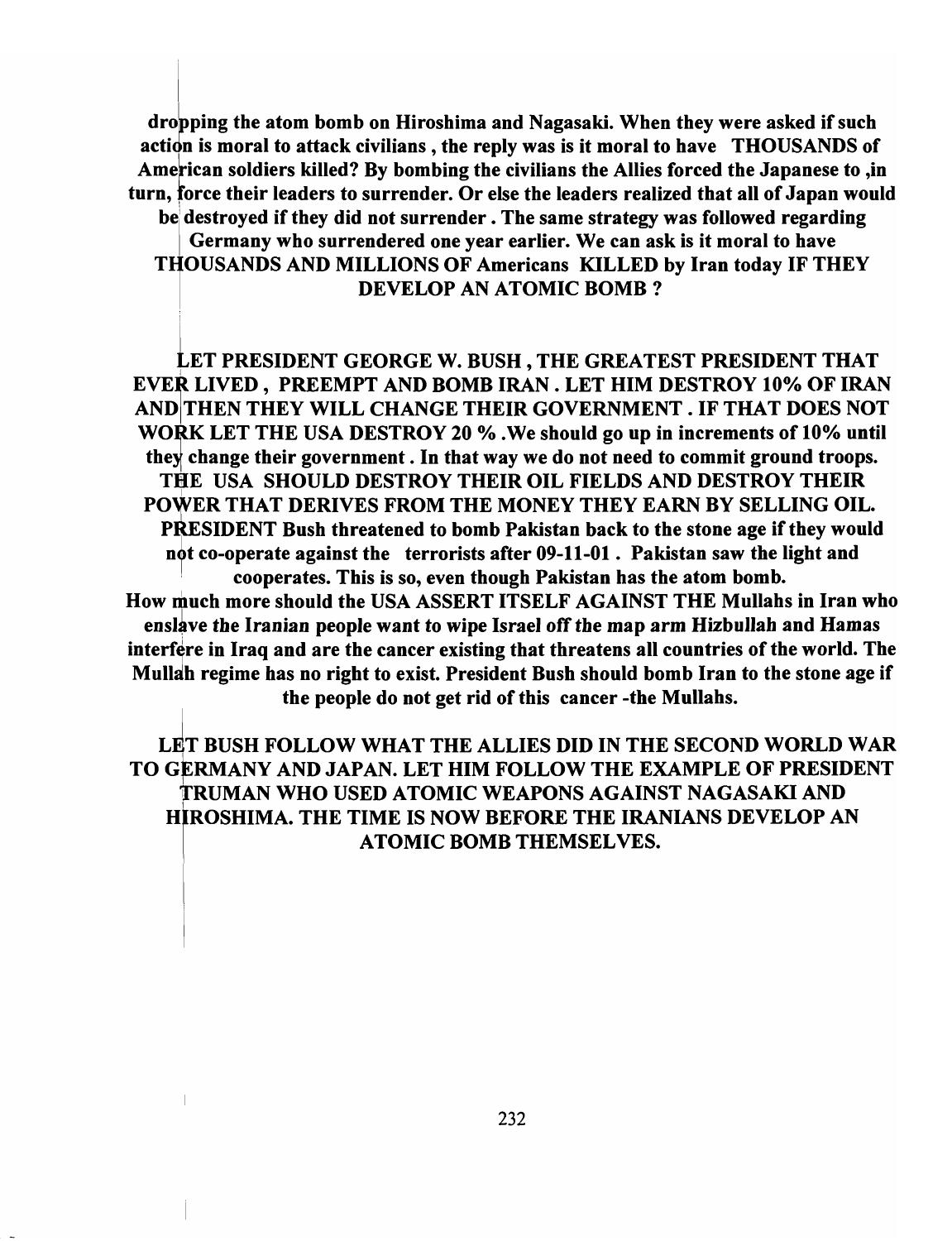IN THE CASE OF ISRAEL TODAY THE EUROPEANS AND THE UN WHO ARE ANOTHER SHADOW OF THESE SAME ANI SEMITES ENACTED "HUMANE" LAWS OF WAR THAT ARE SELECTIVELY APPLIED TO ISRAEL - THAT ARE INTENDED TO GUARANTEE THAT ISRAEL DOES NOT DEFEND ITSELF AGAINST ANNIHILATION. THEY OPPOSE ISRAELI ACTION TO FORCE PALESTINIAN AND LEBANESE CIVILIANS TO STOP THEIR LEADERS FROM KILLING ISRAELIS. THE ARAB 'S FINAL GOAL IS TO DESTROY ISRAEL. THIS ROLE ON THE PART OF THE EUROPEANS AND THEIR ALLIES IS NOTHING ELSE BUT ANOTHER MANIFESTATION OF THEIR HATRED AND CONSISTENT MURDER OF JEWS FOR THE LAST 2000 YEARS. NO MATTER THAT THEY THEMSELVES ARE BEING MURDERED BY TERRORISTS THEIR HATRED OF THE JEW IS STILL BURNING VERY STRONG.

## UNDER SUCH CIRCUMSTANCES ISRAEL SHOULD TAKE ALL STEPS THAT IT CONSIDERS NECESSARY TO DEFEND ITSELF. THE LESSONS OF THE ALLIES I IN THE SECOND WORLD WAR MUST BE FOLLOWED. THIS IS THE TORAH PERSPECTIVE. I WILL LEAVE WHAT IS TO BE DONE TO THE ISRAELIS THEMSEL VES.

There existed sixty million Jews 3000 years ago at the time of King Solomon according to the historian Josephus in the War of the Jews who lived at the time of the Jewish rebellion against Rome when the Second Temple was destroyed by the Romans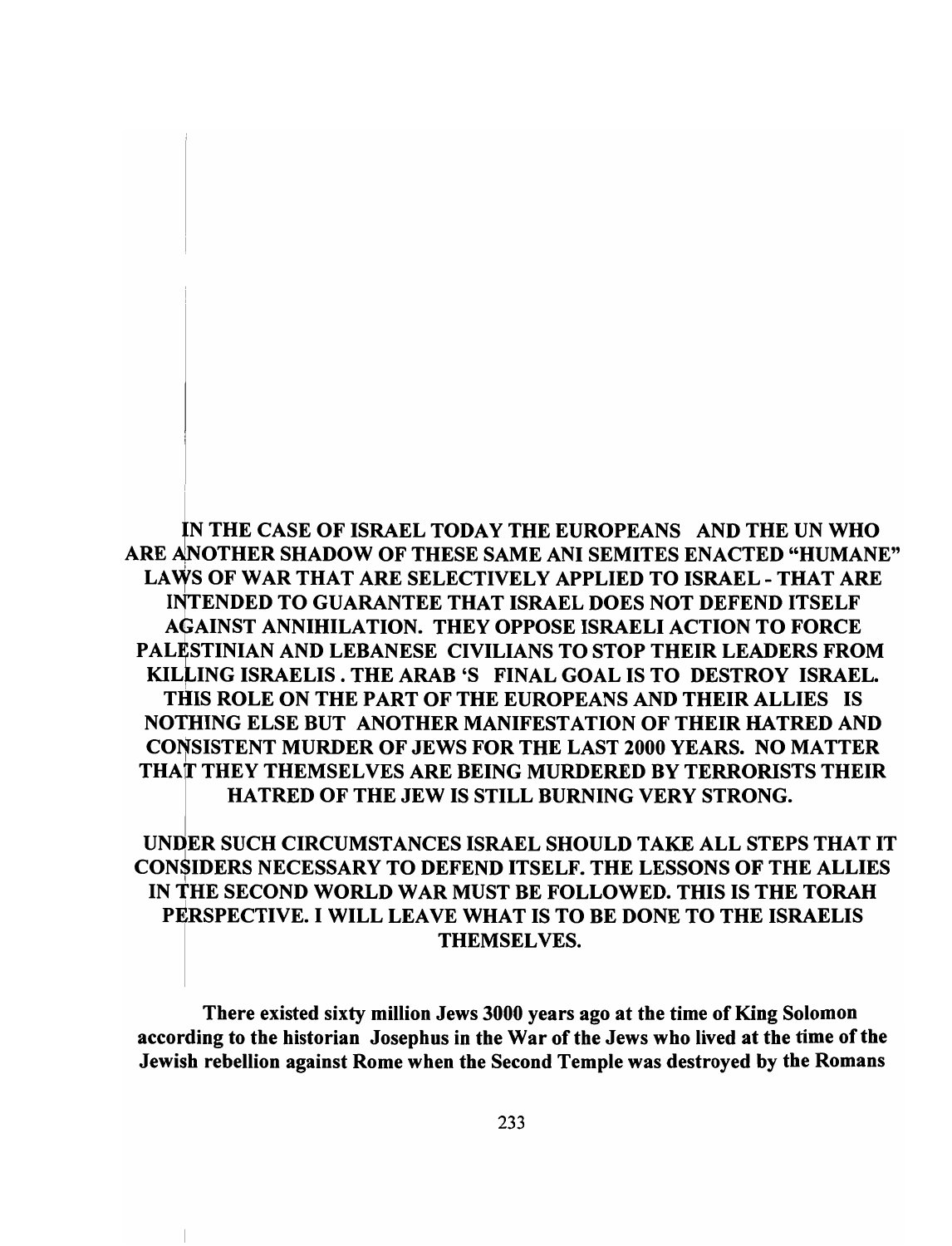and the Jews were exiled all over the world. What happened to the Jewish people that have today a population of under 20 million souls worldwide? The answer is that millions of Jews were forced to convert, millions were killed, millions fled and assimilated with their host countries. Who remains as a Jew today? The majority of the population that remains today among Ashkanazim Jews can trace their roots to a handful of several families of the sharpest most learned most astute and wisest Rabbinic families. Thus these descendants have the genes and the environmental influence that gave them the necessary characteristics of survival skills. Darwain's theory of survival of the fittest is appropriate here. Although his other writings are unproven and have become the religion and faith of atheists.

We are going to win the war of survival against the Arabs in Israel that includes Yehudah Shomron and Gaza only by using these traits that enabled us to survive for the last 4000 years. It is a simplistic solution to throw out all the Arabs from Yehudah Shomron and Gaza. This solution should be kept as an alternative and implemented when the time is ripe. There exists individuals with whom one can talk and reason. There exists other individuals with whom one can not. The Palestinians have elected the Hamas and explicitly want to destroy Israel and kill all the Jews. The unity government of Fatah and Hamas retain these same objectives that are explicitly stated by Hamas. The Arabs feel very secure and feel that they will not be thrown out completely no matter what they do. So why not try to kill all the Jews and destroy Israel. The Europeans will be first won over and later the USA. If THEY FAIL IN THIS BID THEY HAVE NOT LOST ANYTHING.

LET ISRAEL SHOW THEM THAT IF THEY CONTINUE WE WILL THROW ALL OF THEM OUT OF YEHUDAH SHOMRON AND GAZA. The Arabs are backed by Iran and Syria. IRAN IS DEVELOPING AN ATOMIC BOMB WITH THE EXPLICIT DECLARATION THAT THEY WANT TO WIPE ISRAEL OFF THE MAP. IRAN AND SYRIA HAVE GIVEN ALL THEIR ADVANCED WEAPONS TO HIZBULLAH THEIR PROXY WHO IN TURN USED THEM INDISCRIMINATELY AGAINST CIVILIANS. WOULD IRAN DEVELOP AN ATOMIC BOMB THEY WILL DEFINITELY GIVE IT TO HIZBULLAH

UNDER THE CIRCUMSTANCE -What they want to do to us let us do to them. Let us preempt our response before they have a chance to make a first strike and kill millions. Before Iran gets an atomic bomb let us destroy them. ISRAEL SHOULD TAKE ACTION ALONE IF THE USA WILL NOT DO IT TO SAVE MILLIONS OF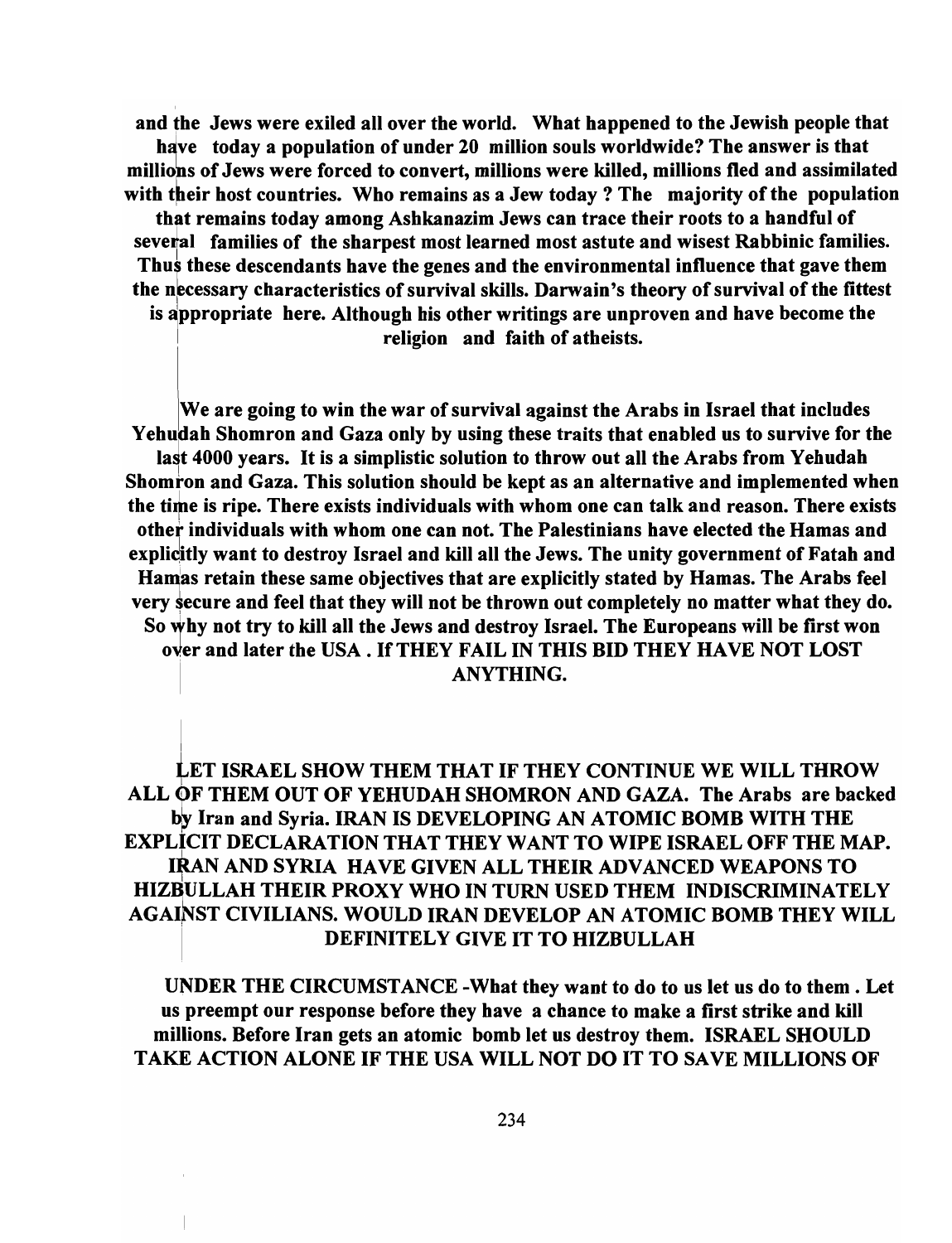#### AMErCANS FROM IRAN HIZBULLAH AND HAMAS AND OTHER TERRORISTS.

ITHE ONES WHO WILL SURVIVE MUST BE THE WISEST AND IF NEED BE THE MOST VICIOUS. WE HAVE THE GENES AND BRAINS AND MORAL HIGH GROUND FOR SURVIVAL. WE TRIED TO COMPROMISE WITH THE ARABS FOR 100 YEARS. THE MORE WE GIVE THE MORE THEY WANT OUR BLOOD. UET US GO AFTER THEIR BLOOD- BIG TIME. ENOUGH IS ENOUGH,

lIT IS BETTER THAT ALL INDIVIDUALS WHO MAKE THIS DECISION TO SAVE THE MILLIONS OF JEWS IN ISRAEL AND THE STATE OF ISRAEL AS A JEWISH STATE SHOULD BE CONDEMNED BY ALL THE EUROPEANS AND NOT BE ABLE TO TRAVEL TO ANY European country because they will be tried for crimes against humanity. SUCH IS THE CRIMINAL AND TWISTED LOGIC OF THE EUROPEANS.

IT IS BETTER THAT ALL JEWS be condemned by the Europeans responsible to destroy the terrorists even if thousands and even millions of civilian casualties occur as collateral damage or are targeted to force out the Hamas Hizbullah or the Mullahs in Iran and restore a government that will make peace with Israel. All this is preferable than that they eulogize thousands or millions of Jews.

GjD gives all humans free will. Some individuals and nations as a result of their own choosing hasten their own destruction. The Europeans shelter all the Arabs and terrprists and enable them by their lax security and liberal immigration laws to roam freely. The terrorist wll exploit such freedom to subject Europe to the full venom of jihad. They will then wage jihad or holy war until they vanquish the European infidels and they

\ convert to Islam.. If the Europeans resist they will be massacred. Over 3000 Americans were killed in the attack against the twin towers in New York City on September 11, 2001 by the terrorist smashing planes into them. The French and English who always take the side of the Palestinians and Arabs nevertheless did not escape the wrath and hatred of the terrorists. Already many French cities were burning for weeks in 2006 when the immigrant North Africans rose up in protests against French discrimination that turned violent. In Great Britain in 2005 terrorist attacks in London killed and wounded hundreds.

<sup>I</sup>THE EUROPEANS SHOULD NOT HAVE TO MAKE MEMORIALS FOR MILLlONS OF Jews that could be killed by Iran G-D forbid AND MAKE MUSEUMS ABOUT THE JEWS AND ISRAEL LIKE THE MUSEUMS that house the remnant of extinct species of the past. THE USA SHOULD destroy all the oil fields of Iran. Let us hit them where they get all their power in their pocket.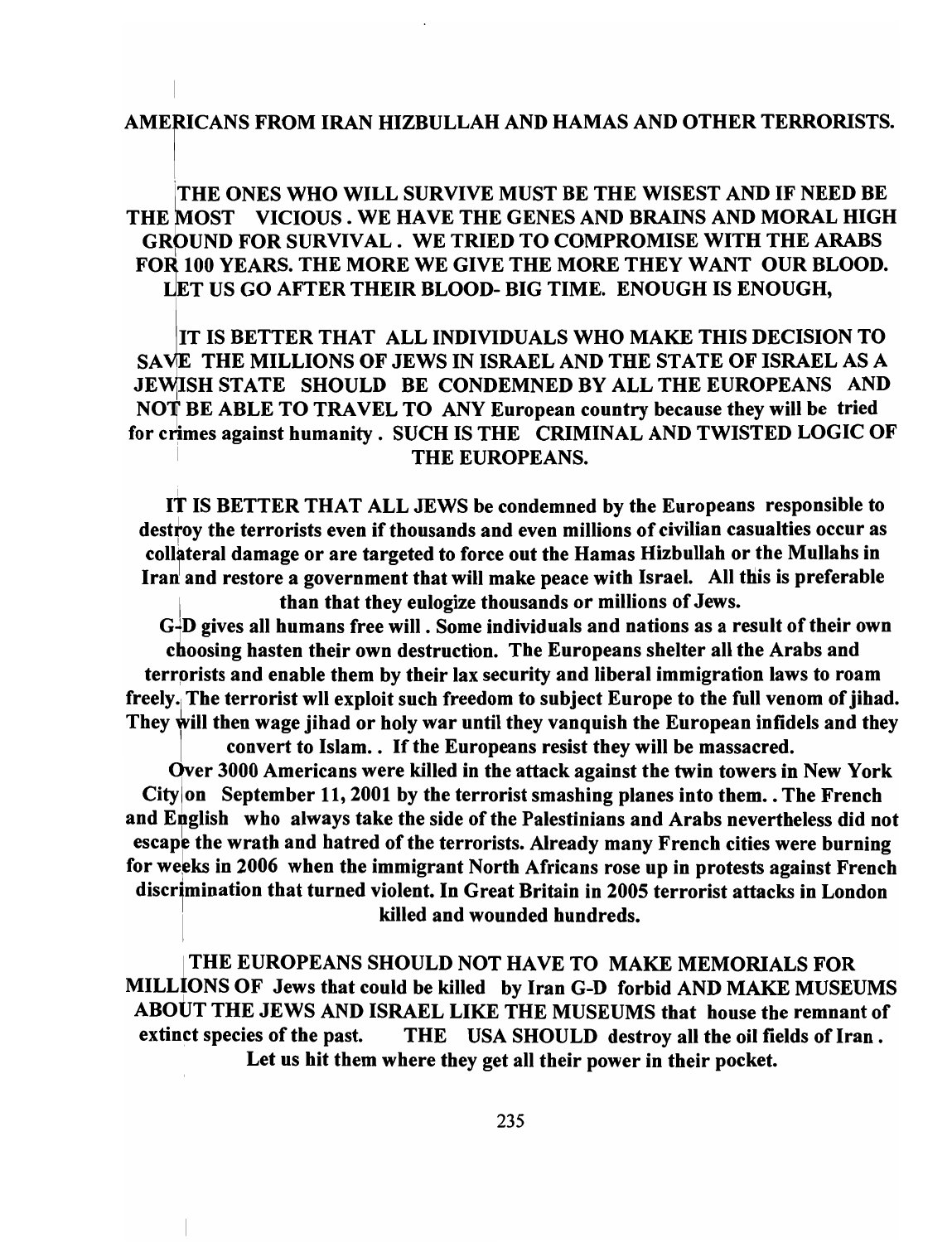Untortunately the price of gasoline will go up and could result in certain hardships for Europe. But Europe will survive. Perhaps Europe and other countries will suffer severe problems, but they will definitely survive. If the USA will not destroy the ability of Iran to develop an atomic bomb then Europe and all other countries will not survive. The Mullahs are irrational. They have a world view that welcomes death for all infidels and for themselves. Only then will their Messiah come. The communists were rational; not thelMullahs. THEREFOR NO ONE IN THE WORLD WILL BE SAFE UNTIL Iran changes its government.

I

I However the Europeans are themselves responsible for this dilemma. It is the Europeans, who have encouraged Iran to adopt their criminal posture by selling them scientific know how and modern weapons and ammunition and not freezing all their assets as the USA has done. IN THAT WAY THEY HAVE PUT IN HARMS WAY MILLIONS OF AMERICANS. IN THE TWENTIETH CENTURY MILLIONS OF Americans have died to rescue the allies from the Germans in World War I and II. NOT ONCE WAS THIS APPRECIATED. IT IS TIME THAT America look out for American concerns. As President Bush wisely stated America does not need the permission from the United Nations to preempt an attack against a terrorist country that threatens Americans . Let AMERICA BEGIN THE BOMBARDMENT AND DESTRUCTION OF Iran Let us bring to an end the cancer of the Midde East -THE MULLAH entity that has Iran in chains and threatens all the people of the middle East Arab Christian and Jews. No Arab country nor any Western country will be safe as long as the Iranian Mullahs are not put away in a cell or in the cemetery.

## WHAT I AM STATING IS THE TORAH PERSPECTIVE. THE USA AND ISRAEL MlJST DECIDE THEMSELVES WHAT IS EXPEDIENT FOR THEM. WHAT I STA tED MAY NOT BE EXPEDIENT BUT SHOULD BE HELD IN RESERVE. THE THE 22 MILL TO LEE EIN EDIENT DOT SHOOLD DE HEED IN NESENVERTHE EVERYTHING I WRITE WILL COME ON THEIR HEADS IF THEY DO NOT STRAIGHTEN OUT.

<sup>I</sup>THE BLOOD IS ON THE HEADS OF THE ISRAELI GOVERNMENT FOR EVERY ISRAELI SOLDIER AND CIVILIAN MURDERED BY THE HIZBULLAH AND HAMAS ,WHO ARE EXECUTING THE ORDERS OF IRAN AND SYRIA, WHO COULD HAVE BEEN SAVED BY ISRAEL CARPET BOMBING ANY AREA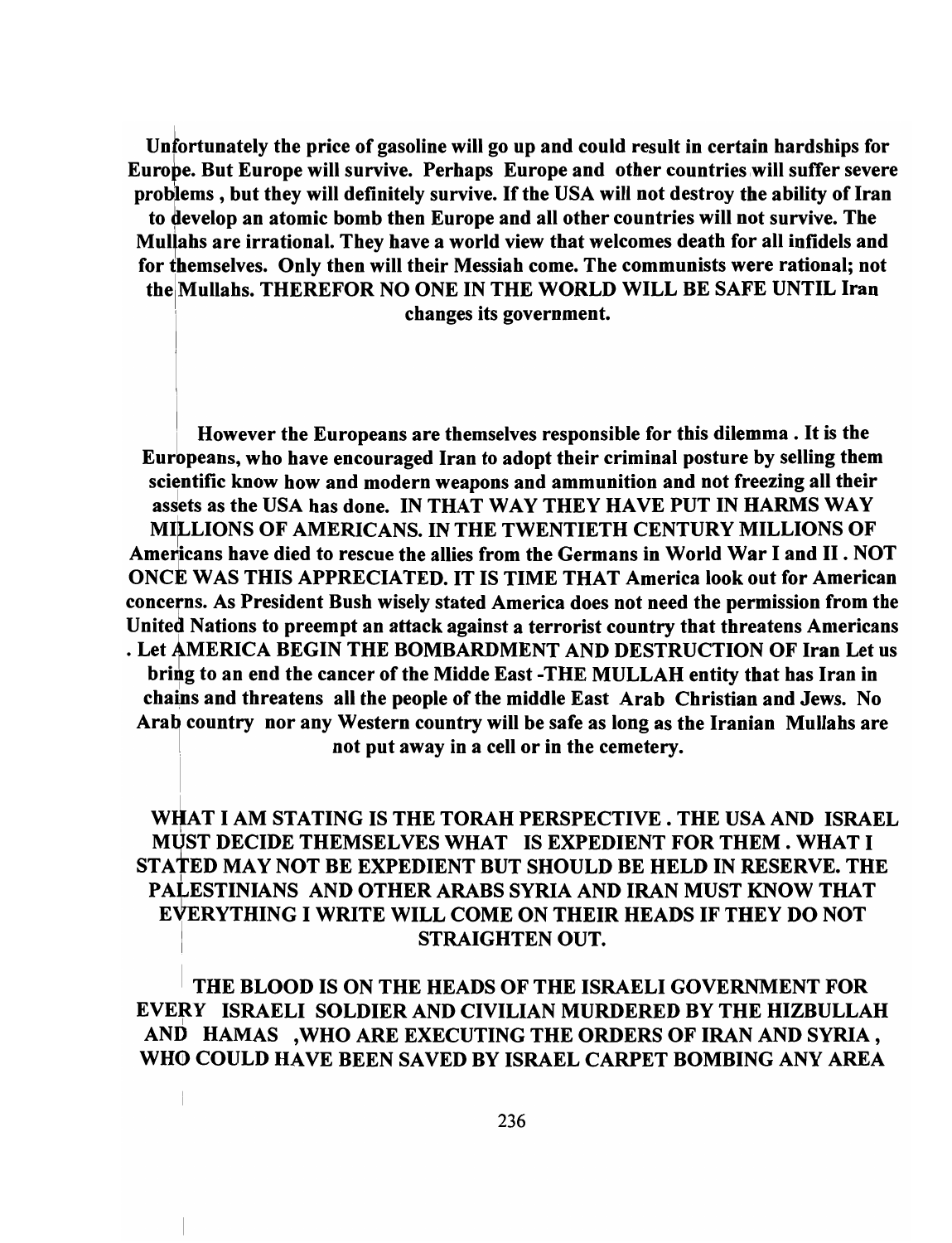WIfERE HIZBULAH ARE HIDDEN AMONG CIVILIANS. WHEN ISRAEL SENT THESE SOLDIERS INTO COMBAT BEFORE CARPET BOMBING HIZBULLAH POSITIONS-REGARDLESS OF ANY COLLATERAL DEATHS OF CIVILIANS-ISRAEL IS RESPONSIBLE FOR THEIR DEATHS. WHEN ISRAEL LEFT LEBANON BEFORE FLATTENING THE ENTIRE AREA AND MAKING IT UNINHABITABLE BY LAYING MINES THEY ENABLED THE HIZBULLAH TO RETURN DISGUISED AS C IVILIANS. BETTER YET, ISRAEL SHOULD NOT HAVE AGREED TO THE CEASE FIRE AND REMAINED IN SOUTHERN LEBANON. WHAT IS THE WORST THAT WOULD HAVE HAPPENED -THE UN AND THE EUROPEANS WOULD HAVE CONDEMNED ISRAEL? ISRAELI GENERALS AND ,EADS OF THE GOVERNMENT WOULD NOT BE ABLE TO TRAVEL TO ' EUROPE LEST THEY BE TRIED ON WAR CRIME CHARGES? THE USA WOULD HAVE CRITICIZED ISRAEL, BUT CERTAINLY NO COUNTRY IN THE WORLD WOULD HAVE SENT TROOPS TO PUNISH ISRAEL OR EXPEL ISRAEL FROM LEBANON. ESPECIALLY WHEN EVERYONE KNOWS THAT HIZBULLAH IS A PROXIE FOR IRAN AND SYRIA. HAVING ISRAEL IN LEBANON RATHER THAN HIZBULLAH WOULD HAVE CUT IRAN'S BEACH HEAD IN LEBANON AND SCORED A VICTORY FOR THE WEST. POST FACTO EGYPT JORDAN SAUDI ARABIA AND ALL THE SUNNI ARABS WOULD HAVE BEEN VERY THANKFUL.

LET US IMPRESS OUR ENEMIES THAT IF THEY DARE THREATEN ISRAEL THEY WILL BE DESTROYED. . LET US BE STRONG. STRENGTH IS THE ONLY LANGUAGE THAT OUR ENEMIES RESPECT. We have to take what ever action is necessary to survive. Let us therefore not be deterred from defending ourselves from Iran Syria and their proxies. Let us take all the action necessary to destroy Hizbullah and insure that its members who do not wear uniforms do not return mingling with the civilian population.

Israel must purchase and develop armaments against the anti tank missiles and katyusha rockets. They were responsible for most of the casualties suffered. Israel must prepare that in future rounds Syria and possibly Iran may be involved in the fighting.. Israel should exhaust all diplomatic options before resorting to war.

Of course, I do not talk for Israel. Israel's leaders must make the decisions based on all political and military factors involved, I am merely indicating what is permitted from a Torah perspective.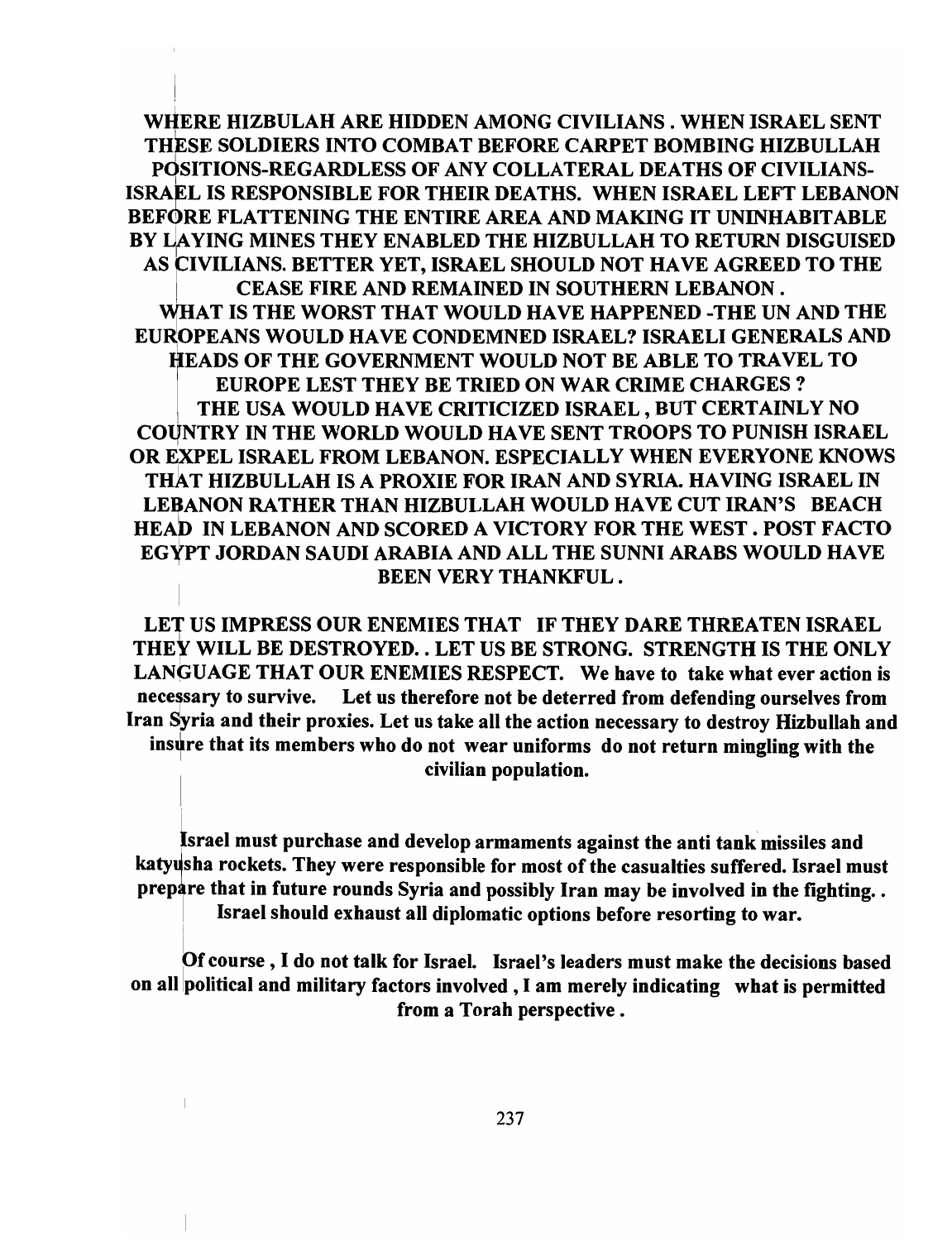This is a book of Halacha, not Jewish and world history. However I wish to refer ithe interested reader to the following books as substantiation of the facts and apprehensions expressed in the previous pages regarding the Palestinians and the Arabs and what prospects can be expected for Israel based on the historical running record of all these countries. These books will also trace the Biblical Talmudic and historic roots for the claim that Erez Yisroel-Israel belongs only to the Jews given by the Creator of the world. Only when Jews will settle all the historical parts of Israel -Judea and Samaria as well as modern Israel will the Messiah arrive who is awaited by Jews and Christians -in their separate theology.

The Bible; The Babylonian and Jerusalem Talmud; Tosefta ; Rambam Yad I He Blote, The Babyloman and Serusalem Tannud, Toseita, Rambann Tau<br>Hachazaka; Four Parts of Tur and Shulchan Aruch, Levush and Aruch Hashulchon and Aruch Hashulchon Heosid; Rishonim; Achronim ; thousands of Responsa for the last 2000 years ; See disc from Bar lIan University ; Hatekufah Hagedola Kol Hator - Mechon Toras Shlomo -anthology of the mystical writings of the Sages from the last 300 years regarding the birth of Israel and the redemption of mankind; The Story of Civilization by Will Durant -12 volumes; Divrei Yemai Olom -Dubnoi-[Hebrew]; Toldot Yisroel -Zev Yavetz- [Hebrew] 14 volumes; Social and Religious History of the JewsbySalo W. Baron - who taught Jewish history at Columbia University-15 volumes; Judaism by Rav Epstein; Whose Homeland Eretz Yisroel Roots of the Jewish Claim editor Avnet Tomaaschoff; Secure and Recognized Boundaries Israel's Right to live in peace within defensive frontiers prepared by Carta Jerusalem ; The Holocaust by Abba Ebanl; History of Jewish Literature Israel Zinberg -12 volumes ;the Indestructible Jew; <sup>1</sup> The Jews G-d and history-by Max I. Dimont ; TheTribes of Israel The Lost and Dispersed -by Rabbi Eliyohu Avichail; Decline and Fall of the Roman Empire; The End of the Roman Empire ; The Triumph of Christianity in the Roman Empire by -Edward Gibbon ; A History of Western Phlosophy-by Bernard Russell; History of the Jews -Grayzel; Gentile Reaction to Jewish Ideals -Raisin; the Jewish Contribution to Civilization; The Moranos by Cecil Roth; Prophets Without Honor by Frederick Grunfeld ; The Jewish Connection by Hirsh Godberg ; Six Days in June - Israel's Fight for Survival -1967 war by Robert Donovan; When God Judged and Men Died by Arnold Shetman - Yom Kippur 1974 war; The Jewish Anguish by Edward Flannigan [2400 years of Jewish suffering at the hands of none Jews |: The Samson Option [Israel's atomic bomb option]; Britain and the Jews of Europe 1939-1945 Bernard Wasserstein; <sup>I</sup>They Must Go ; Never Again; Ohr Harayon by Harav Meir Kahane[ Hebrew] ; Hamachdil -Yom Kippur War -1974 [Hebrew] ; The Jewish War; Jerusalem and Rome [ war against the Romans] by Josephus; Massada by Yigal Yadin; Jewish Law by Rabinowiz [traces English and American Law to Talmudic sources; Archeology of Palestine by Albright; Triumphant of Survival by Rav Wein ; The Holocaust by Martin Gilbert; Hitler's Willing Executioners by Joseph Goldhagen ;The War against the Jews 1933-1945 Lucy S. Dawidowicz ; If I forget Thee O Jerusalem -1947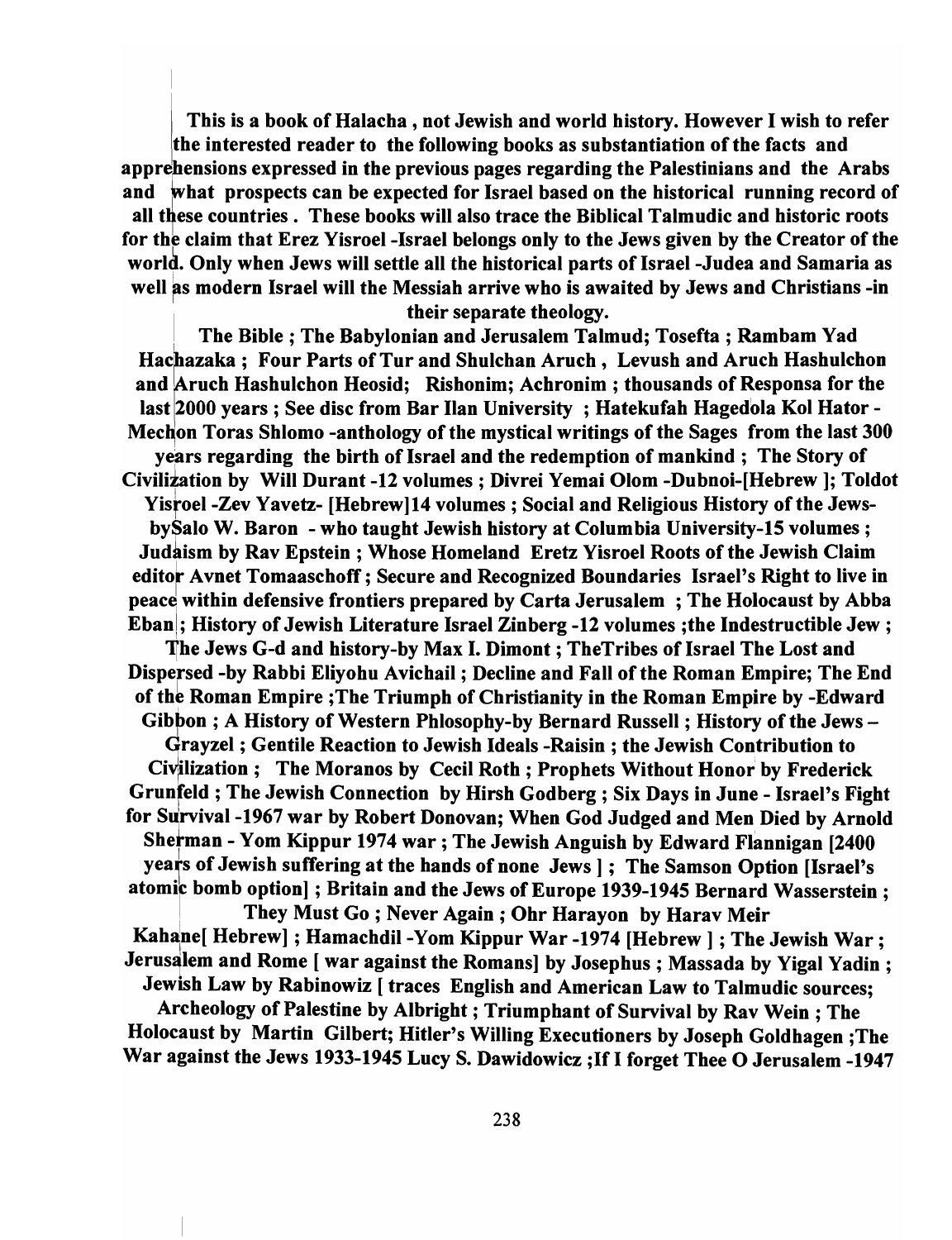1948 war of independence by Robert Silverman; 90 Minutes at Etenbe by William Stevenson; Seder Hadorot ; Seder Hayuchson ; Secret War Against the Jews -John Loftus Mark Aarons; Unholy Trinity John Loftus Mark Aarons; Eichman in Jerusalem by Hannah Arend; Eichman Interrogated -transcripts from the archives of Israeli police; Auscwitz and the Allies by Martin Gilbert ; Ideology of Death by John Weiss; Thy Brother's Blood by Kranzler; A Promise to Keep by Belth; The Invisible Government by David Wise and Thomas A. Ross; Martyrs and Fighters by Philip Friedman; Genesis 1948 by Dan Kurtzman; The Holocaust Years Society on Trial by Roselle Charlock ; Lest We Forget by Rav Shlomo Warman ; Battleground Facts and Fantasy in Palestine by Samuel Katz; Faith and Fratricide by Rosemary Ruether - and thousands of other books in libraries all over the world. Many of these subjects are taught at universities all over the world, in addition to the seminaries for Rabbinical students and Torah scholars. Many libraries and universities still repeat the lies of the anti Semitism of the last 2000 years. The Nazis had over 300,000 books of 2000 years of lies and anti Semitism. The libraries and universities are another battlefield for the truth.

See Rashi's commentary to the first verse in the Bible- Beraushi boro El-kim es hashomayim Vehooretz . Why asks Rashi does the Bible start wth this sentence relating the creation of the world? Why not start with the story of the exodus from Egypt and the miraculous escape of the Jewish people and the giving of the Torah? The reason is to relate to all of humanity that G-d is the creator and owner of the entire universe and this planet the earth. He owns it. He selected the Jews to own a sovereign country in Israel. Those non Jews who will help the Jewish people realize G-d's will and build in Israel safe and secure borders for the Jews will be blessed by G-d and will achieve eternity happiness and longevity. They will hasten the coming of the Messiah who will banish all warsl All people who help the Jews build Israel will live for ever. The good people of all faiths-who respect the right of all humans- will arise from the dead and will live for ever. Peace and blessing will reign forever. See- Whose Homeland Eretz Yisroel Roots of the Jewish Claim and Secure and Recognized Boundaries and all the source books written above]for the Biblical and historical roots for all I have written. I have all these books and many more - in Hebrew Aramaic and English in my library.

The boundaries of Israel have changed at least 15 times in the last 3400 years. AT ALL TIMES JEWS HAVE CONSISTENTLY LIVED IN Eretz Yisroel Israel for the last  $3400$  years since they first arrived at the command of G-d with Joshua and conquered the land. Even during the thousands of years that Israel has been under foreign domination Jews never ceased living there. Jews never relinquished their claim to Eretz Yisroerl the Land of Israel. At no time in the past thousands of years have Palestinians had a sovereign State even when the land was conquered by Arab rulers. Even in 1948 when Egypt conquered Gaza and Jordan conquered the West Bank, both Egypt and Jordan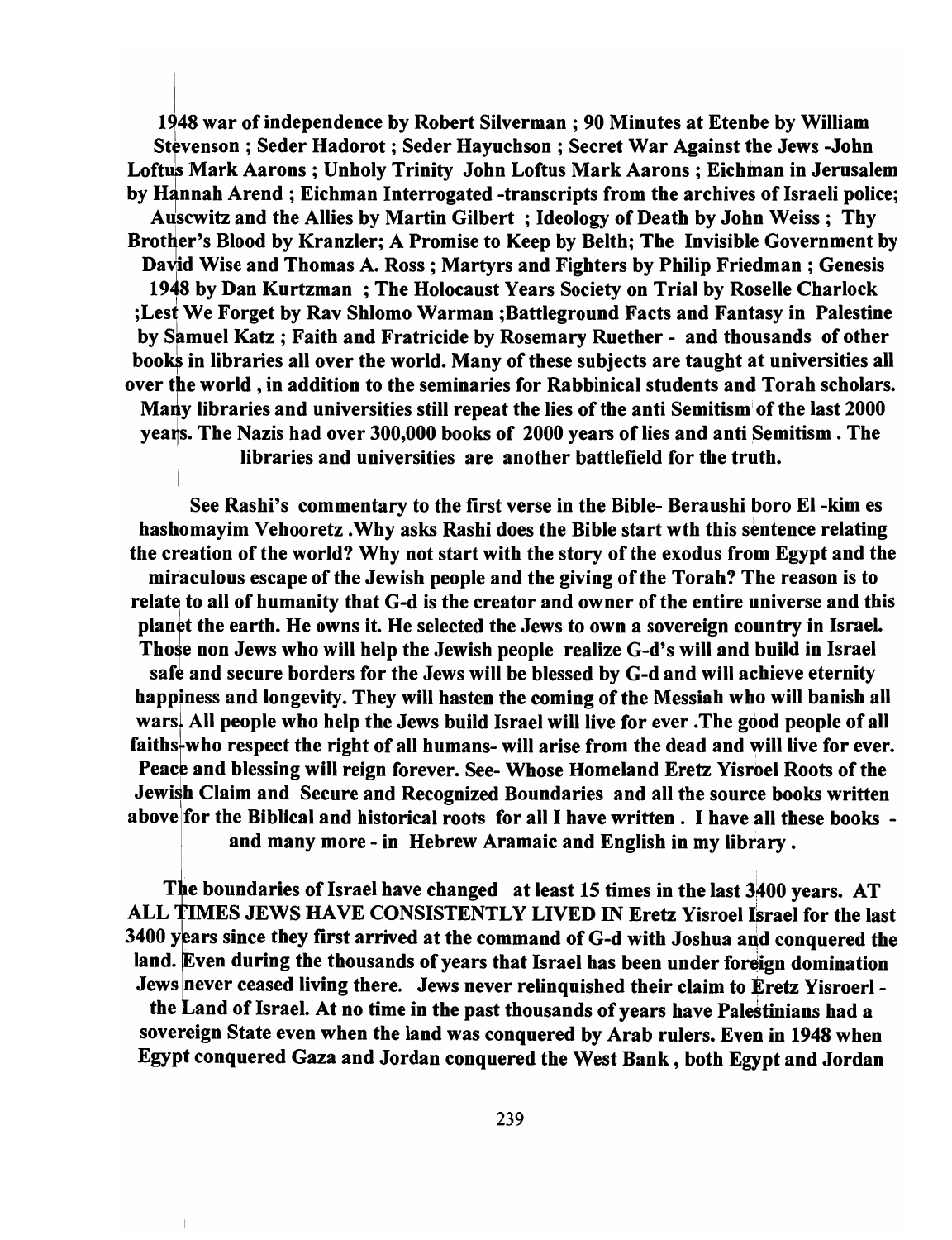annexed these areas to their country. They never even discussed setting up an independent Palestine. Palestine has already been partitioned by Great Britain in 1922 when the eastern half of historic Israel was severed and formed Jordan  $\frac{1}{4}$ an Arab country in order not to prejudice the rights of the Arabs. Thus the Palestinians have already a State of their own. The Arabs today have 21 Arab countries with hundreds of millions square miles as opposed to a tiny sliver of land that comprises the Jewish State. The Arabs for the last 100 years refused to accept any Jewish state no matter how tiny. It is not the question of size. But that they are racists and will rewrite history. It is legitimate to lie and kill any one -including another Muslim -who does not accept their brand of

Islam. In the nineteenth century there were never more than a few thousand Pale stinians in Israel and Jordan .There always existed a majority of Jews in Jerusalem. There always existed thousands of Jews who lived in Israel known as Eretz Yisroel the land of the Jews for the past 2000 years. When the State was formed there were over half a million Jews in Israel. Once the Arabs fled at the prompting of the other Arab States because they wanted to massacre all the Jews and did not want the Arabs in Israel to be in harms way the Jews in Israel became the overwhelming majority. Even without the influx of any other Jews the Jews would remain the majority. After the creation of Israel in 1948 the Arab States threw out the Jews who lived there for over 2500 years. Thus there exists an exchange of populations the millions of Jews who were living in the Arab countries came to Israel. The Arabs who abandoned Israel in 1948 came to the Arab countries. The Jews from Arab countries who came to Israel were followed by Jews who survived the Nazi holocaust and refused to live in Anti Semitic Europe. All the JEWS WERE INTEGRATED INTO Israel and became self sufficient. This is a stark contrast to the Arab refugees who were forced by their own Arab hosts m to become par asites and beggars living off the dole given by the international community. They were never accepted by the Arabs themselves. THEY WERE EXPLOITED BY THE Arabs against Israel. Thus these descendants of the refugees demand to come back and replace the Jews and destroy the state of Israel. The Sefardic Jews who were thrown out of their country by the Arab States had all their wealth stolen or confiscated by the Arabs, similar as the Nazis confiscated all Jewish wealth. Thus there exists an exchange of populations. Jews came to Israel and Palestinians came to the Arab Countries by their own free wil in 1948. They were not thrown out by Israel. Now their descendants number in the millions. Of course Israel will not let them come back because they would destroy Israel by their sheer number. The other Palestinians living today in Yehudah and Shomron should also move to the other Arab countries and in that way there will be an exchange of populations. Peace will be restored. At the end of World War II millions of Ethnic Germans living in Russia Poland and the Czech republic were sent to Germany. There was an exchange of populations between India and Pakistan. So too the Palestinians in Yehudah and Shomron should all go to Arab Countries.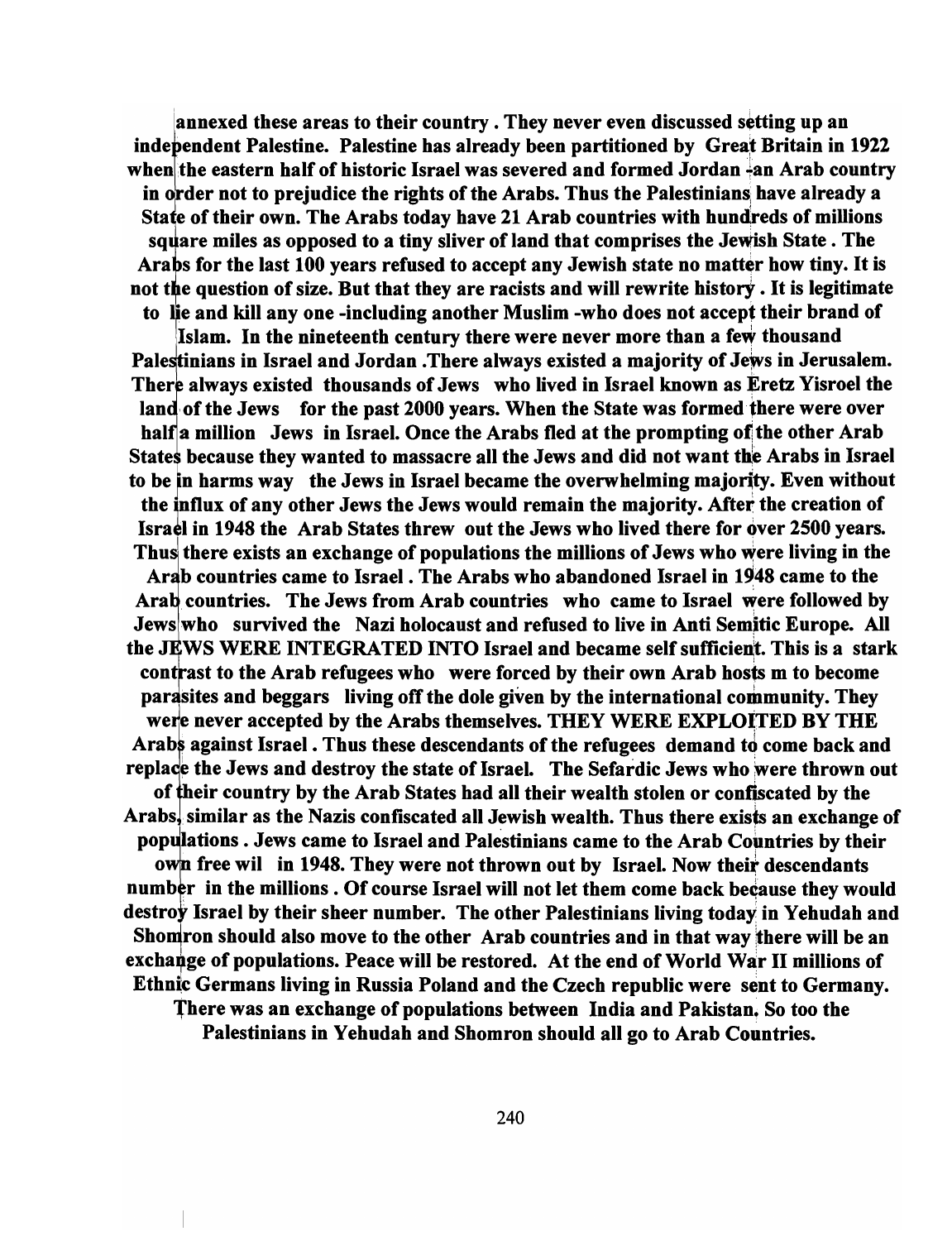Thus the lie crafted by the President of Iran that the Europeans created Israel and sent Jews there to replace the Arabs is nothing but a filthy fabrication to justify his announced goal and that of Iran to wipe Israel off the map. ONCE Iran, who is not Arab but Persian, gets the atomic bomb they would then make good on their threat. Iran would then spearhead a movement to wipe all the other Arab countries off the map. They would recreate the ancient Persian empire under the banner of Islam that they high acked INTO THEIR RADICAL INTERPRETATION. THEY WOULD THEN MASSACRE ALL Christians wherever they are if they do not accept Islam.

There never existed more than a few thousand Arabs in Israel and what is now<br>known as Jordan. Only when Jews started building Eretz Yisroel in the 20th century did the Arabs first settle in Israel because they saw greater opportunities than in other Arab countries. Thus the Palestinians have no roots or rights to demand any independent Palestine. Their demand is merely another ploy to destroy Israel as a Jewish country. The  $Arab's$  religious places are in Arab hands and administered by them and all their ights are safeguarded by Israel. Christian sacred places are administered by Christian and all their rights are safeguarded by Israel. This situation did not exist when Jordan controlled the old City of Jerusalem. The UN never enforced Christian or Jewish rights to their sacred places or to any agreements that they brokered. But aside to all this Jerusalem is a Jewish City since the time of King David 3000 years ago and Eretz Yisroel is Jewish since 3400 years ago longer than any country that exists today. Eretz Yisroel and the Jews are the only survivors historically of any ancient people and country in existence. That in itself is the greatest proof of Divine Providence and proof of the existence of G-d and what is written in the Bible that the Land of Israel is for the Jews and that the Jewish people will always remain is true. Even Christian theologians believe that the existence of the Jews for the past  $3400$  years when all other ancient civilizations have disappeared from the world stage is evidence of Divine Providence and proof that G-d exists. For no one except G-d could decree that a people as hated and persecuted as the Jews for the past 3400 years would still remain in existence and defy all odds. This fact written in the Bible thousands of years ago is proof that the authors of the Bible- $[1]$ Moses -the Five Books of the Torah - the Pentateuch- and the  $[2]$  earlier and  $[3]$  latter prophets had Divine knowledge when these scriptures were written. Otherwise how could they have known ? All the ancient and powerful empires and their people have vanished. Only the Jews and Israel remain. All the wicked Pharaohs and later Hamans and Hitlers of the last 3500 years ago or the new Haman in Iran and other parts of the world who want to destroy Israel and the Jews and then all other humans in the world today will soon depart from the stage of history. The Jews and those non Jews who respect the rights of all humans will remain to eternity.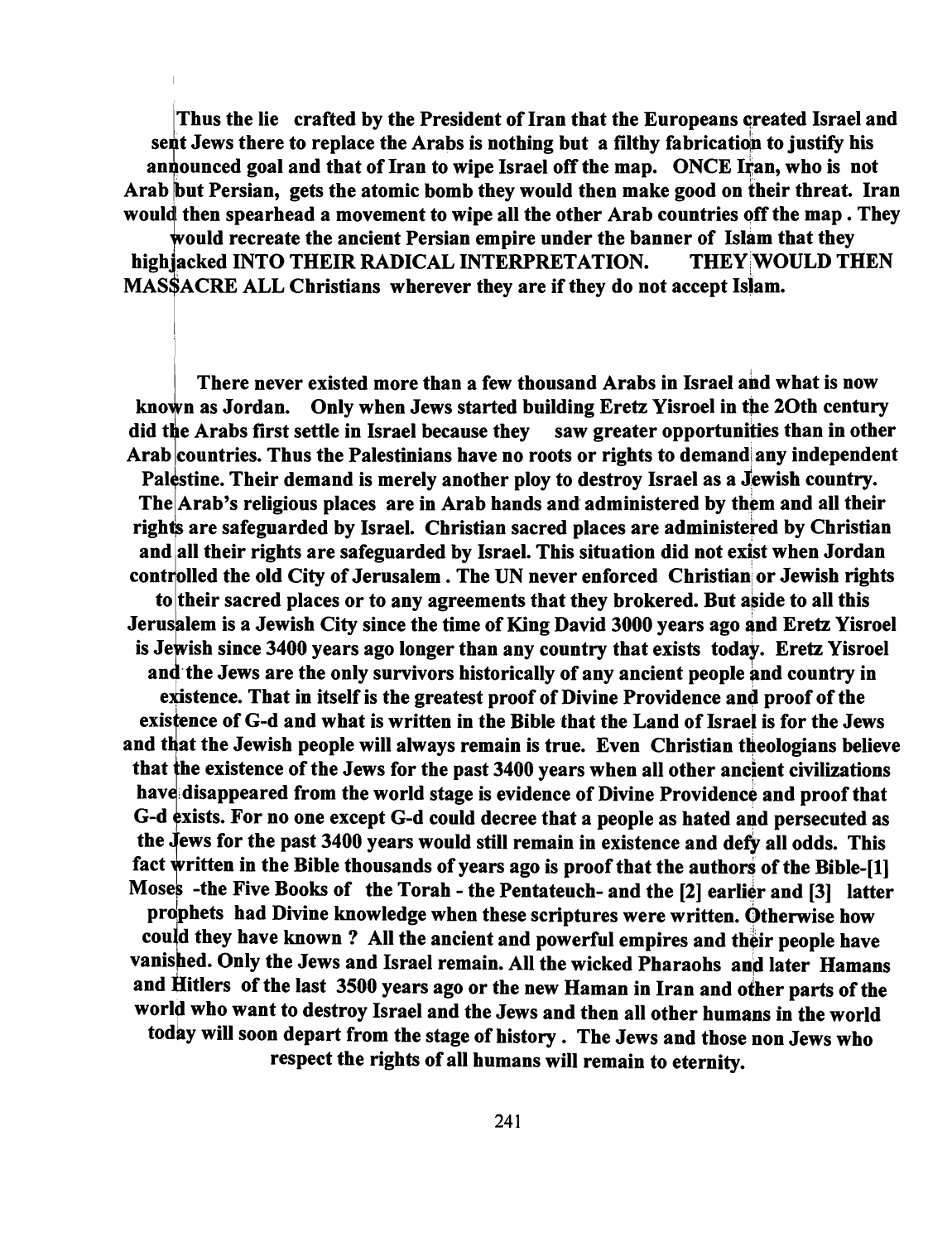MOSHE EMET-VETOROTO EMET

# **war against the Jews and against non Jews**

325-ACE -2008

FOR EVERY JEW KILLED ANTI- SEMITES KILL 1001 NON JEWS Anti Semitism =hatred and murder of Jews and later of non Jews who are different or not part of the anti-Semites- A STUDY OF WHAT HAPPENS WHEN THERE DOES NOT EXIST DIVORCE OF CHURCH AND STATE WHAT HAPPENS WHEN THERE DOES NOT EXIST FREEDOM OF SPEECH AND RELIGION?

> by Moshe Sisel Sender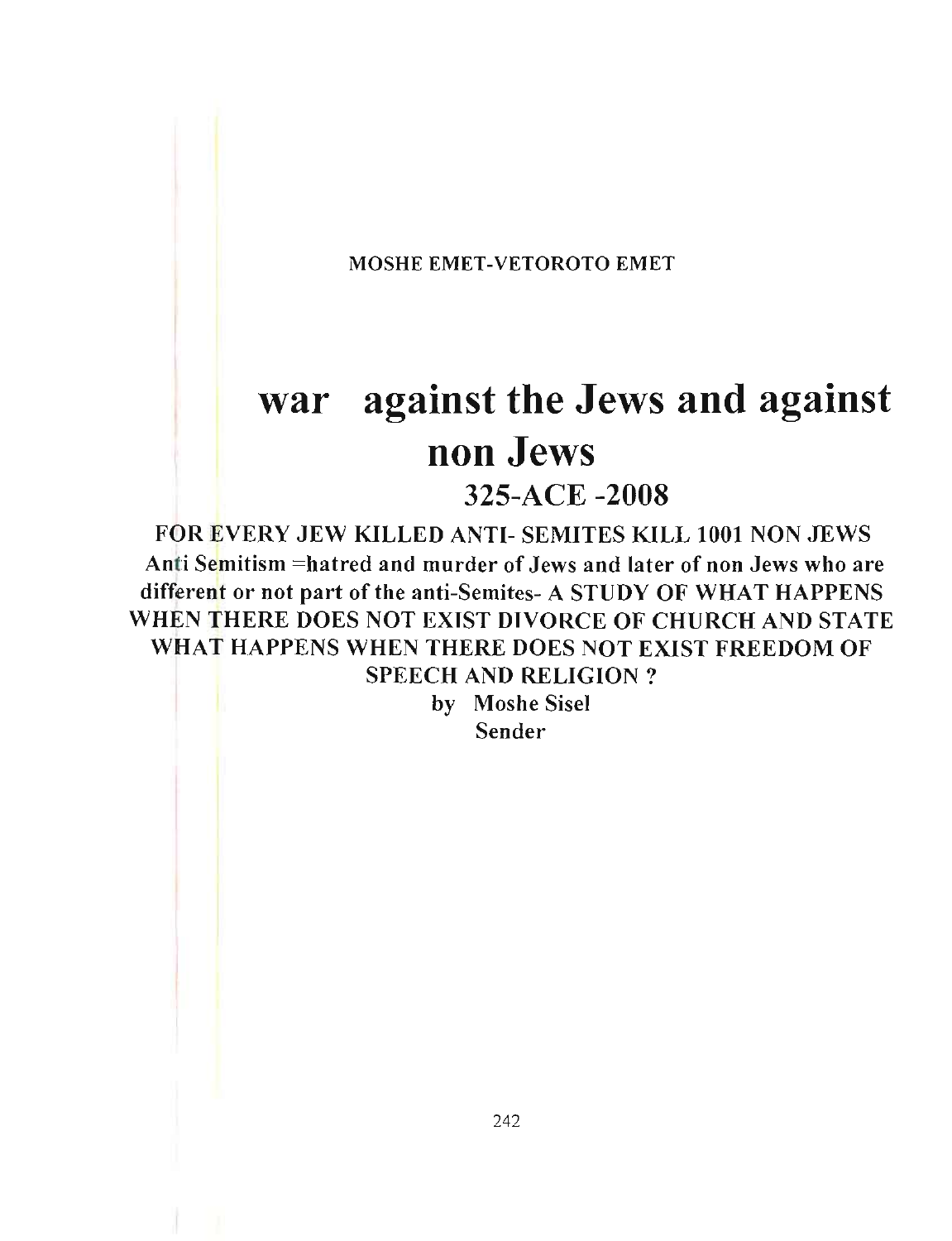## COPYRIGHT [C] 2008 . ALL RIGHTS RESERVED. NO ONE IS PERMITTED TO MAKE COPIES OR PHOTOSTAT OR USE ELECTRONICALLY OR MAKE CD'S OR USE IN ANY FORMAT ANY INFORMATION IN THIS BOOK WITH OUT PERMISSION FROM AUTHOR OR HIS ESTATE.

MENACHEM SENDER BEN SHAUL ARYEH AND SISEL BAS MOSHE OD CHAIM-MATUK BEN YECHEZKEL AND GEORGIA BAS SHAUL OD CHAIM - STILL LIVE MY INLA WS TRACE THEIR ANCESTRY OVER 2600 YEARS AGO TO THE JEWS EXILED BT NEBUCHADNETZER TO BABYLONIA AT THE FIRST DESTRUCTION OF THE TEMPLE. THE MOVERWHELMING MAJORITY OF THE JEWS REMAINED IN BABYLONIA - NOW IRAQ AND DID NOT RETURN TO ISRAEL WITH EZRA AND NECHEMIA. THEY BUILT YESHIVOT-GREAT TORAH CENTERS THAT FINALLY PRODUCED THE BABYLONIAN TALMUD THAT IS THE SOURCE FOR ALL LEGAL DECISIONS. THE BABYLONIAN TALMUD TAKES PREFERENCE TO THE JERUSALEM TALMUD. ALL AGGADOTS MEDROSHIM AND BOOKS OF KABBALA SUCH AS THE ZOHAR. EVEN WHERE THE MEDROSHIM STATE A DEFINITIVE DECISION OF HALACHA ARE NOT GIVEN ANY WEIGHT IF THE BABYLONIAN TALMUD OR THE JERUSALEM TALUD CONTRADICT THE ZOHAR -KABALAH . UNLESS ONE HAS STUDIED ZOHAR AND KABALH FROM A TEACHER WHO HAS MASTERED ALL THE TALMUD AND FOUR PARTS OF THE SHULCHAN ARUCH SUCH AN INDIVIDUAL HAS ACQUIRED DISTORTED INACCURATE AND KNOWLEDGE THAT CAN EASILY LEAD HIM/HER ASTRAY FROM THE TRUE FAITH OF JUDAISM. THE REASON IS BECAUSE ALL THE LA WS AND PHIL TOSOPHY OF JUDAISM ARE INER RELATED. WE WILL DEMONSTRATE LATER THE TRUISM OF THIS CONCEPT. IT IS THE SAME AS ASKING A BLIND MAN TO DESCRIBE AN ELEPHANT WHO NEVER KNEW OF ITS EXISTENCE. HE WILL SAY THAT IT IS LIKE A SNAKE WHEN HE TOUCHES ITS TRUNK. OR ELSE HE WILL SAY THAT IT IS LIKE A TREE TRUNK WHEN HE TOUCHES ITS FOOT. UNLESS ONE HAS THE ENTIRE PICTURE OCE WILL DEFINITELY ERR AND COME UP WITH INACCURATE ASSESSMENTS OF JUDAISM. ALL THE FALSE MESSIAHS SUCH AS SHABSE TZVE IN 1549 AND JACOB FRANK IN 1770 WERE LED ASTRAY AND LED OTHERS ASTRAY BY THEIR BASIC IGNORANCE OF THE TALMUD AND ALL THE LA WS OF THE SHULCHAN ARUCH. AS A RESULT THEY ANTAGONIZED THE MUSLIMS AND CHRISTIANS AND WERE FORCED TO CONVERT TO ISLAM AND CHRISTIANITY THESE RELIGIONS WELCOMED THEM -AS SUPPORTING ISLAM AND CHRISTIANITY.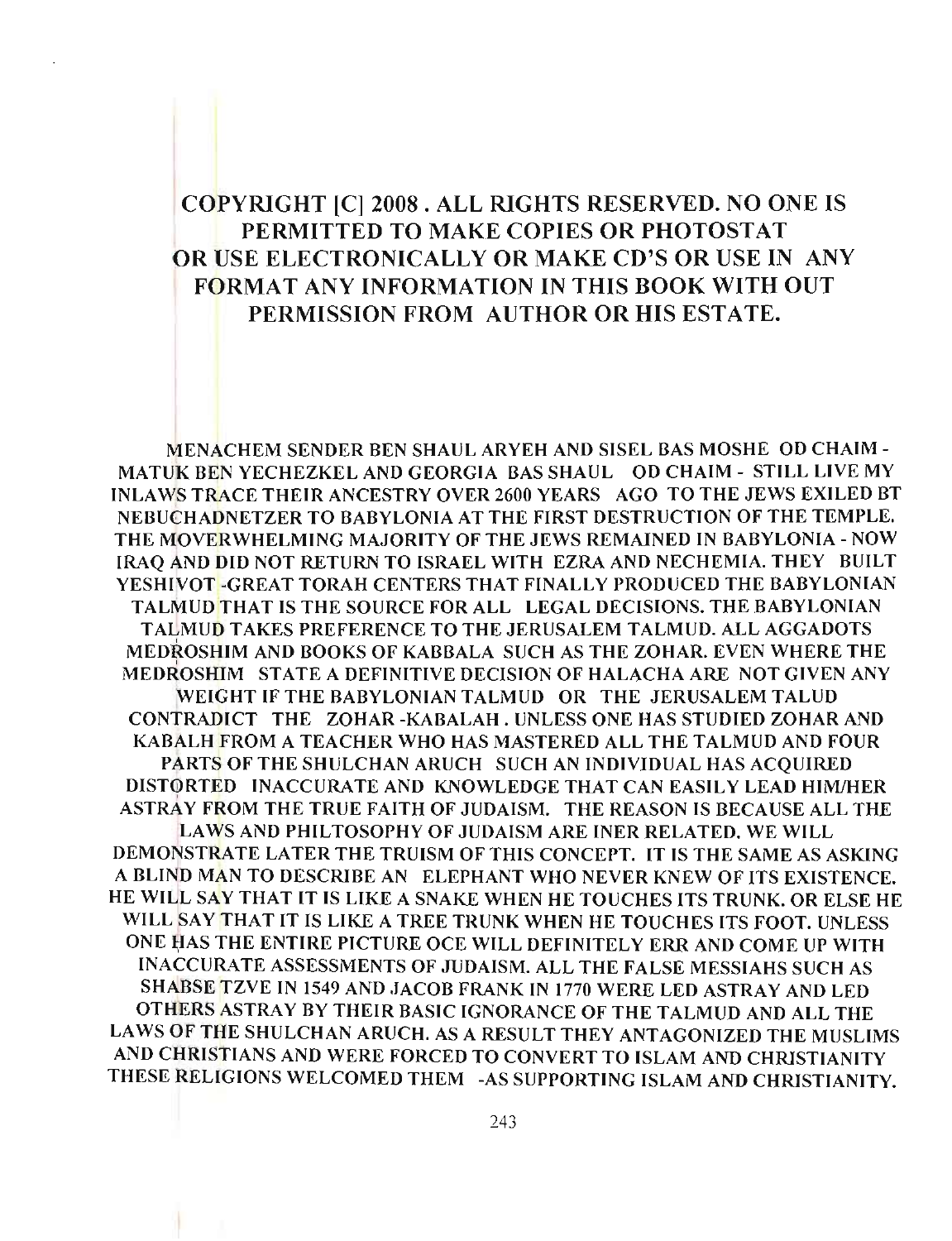ONE CAN EASILY SLIDE DOWN THE SLOPE OF APOSTASY BY SUBSTITUTING ONE'S OWN DISTORTED CONCEPTS FOR 4000 YEARS OF TRADITION. THE SAME IS ALSO TRUE IF ONE HAS ATTENDED YESHIVA TILL 3PM THEN RUSHES OFF TO COLLGE AND THEN LAW SCHOOL-THAT TAKES 8 YEARS.: INSTEAD OF LEARNING THOSE 8 YEARS FROM 9AM TO MIDNIGHT AND MASTERING ALL THE TALMUD THAT IS THE BACKBONE OF THE FOUR PARTS OF THE SHULCHAN ARUCH.

.<br>DNE CAN AFTER COMPLETING 8 OR 10 YEARS LEARNING AT YESHIVA THEN GO TO LAW SCHOOL. HOFSTRA AND HARVARD UNIVERSITY WILL ADMIT ONE TO STUDY LAW IF ONE HAS A BACHELOR IN TALMUDIC LAW, THAT YESHIVOT LIKE LAKEWOOD CHOFETZ CHAIM TORAH VODAATH MIRRER YESHIVA TIFERES YERUSHELAYIM CHAIM BERLIN SHAAREH TORAH SHAR YOSHUV LAST BUT OF EQUAL IMPORTANCE THE LUBAVITZER YESHIOT TELZ AND MANY YESHIVOT IN IsRAEL -ALL OFFER SIMILAR PROGRAMS. OR AN AMERICAM UNIVERSITY LIKE <sup>I</sup> TURO COLLEGE OR YESHIVA UNIVERSITY WILL ACCEPT THE CREDIT FROM AN ISRAELI INSTITUTION. JOHN HOPKINS AND LONG ISLAND UNIVERSITY TODAY <sup>I</sup> WILL RECOGNIZE SMICHA AS A COMPLETE BACHELOR AND WILL ENABLE ONE TO PURSUE A MASTERS. DEGREE.

<sup>I</sup>I AGREE THAT EVERY ONE SHOULD HAVE A PROFESSION OR A TRADE IN ADDITION TO SMICHA. HOW EVER ONE SHOULD GET THE SECULAR KNOWLEDGE AFTER ONE HAS STUDIED FOR 8-10 YEARS AT YESHUVA FROM 9AM TO MIDNIGHT. NO ONE IS COMPETENT TO RULE ON ANY LAW OR PHILOSOPHY IN JUDAISM UNLESS HE HAS MASTERED AND OBSERVES ALL THE FOUR PARTS OF THE SHULCHAN.

SIlAUL ARYEH BEN YONESON AND MIREL BAS MOSHE KATZENLENBOGEN - WROTE RESPONSA OHEL MOSHE AND COMMENTARY ON THE PENTATEUCH OHEL MOSHE. HE RECEIVED AN APPROBATION FROM RAV YITZCHOK ELCHONEN SPECTOR FROM KOVNO. YESHIVA UNIVERSITY IS NAMED AFTER HIM TJHE YITZCHOK ELCHONEN RABBINICAL SEMINARY. THE OHEL MOSHE IS CITED AMONG THE RABBIS WHO ARE THE HALLACHIC ARBITERS AND DECISION MAKERS IN THE SEDEI CHEMED. OD CHAYIM -STILL LIVE MY GRAND GRANDFATHER WAS A DESCENDANT OF THE NODEH BEYEHUDAH TOSPHOS YOMTOV MEHRAM PADVU WHO WAS KING OF POLAND FOR ONE DAY. WHEN THE POLISH KING DIED THE POLES APPOINTED THE MAHRAM PADVU AS KING UNTIL THEY AGREED ON A SUCCESSOR. THEY WOULD NOT TRUST A POLE SINCE HE WOULD NOT AGREE TO APDICATE THE KINGDOM .ONCE THEY SELECTED A SUCCESSOR. THE POLISH CONSTITUTION STIPULATED THAT POLAND NEVER EXIST EVEN FOR ONE DAY WITH OUT A KING. THE MAHRAM PADVU USED THAT OCCASION TO ABROGATE ALL THE EVIL DECREES AGAINST THE JEWS. MY GREAT GRANDFATHER WAS ALSO A DESCENDANT OF THE YAM SHELS HLOMO THE MAHRSHAL RASI RAV YOCHENON BEN ZAKAI AND KING DAVID GOING BACK TO THE TRIBE OF JUDAH AND OUR FOREFATHER JACOB.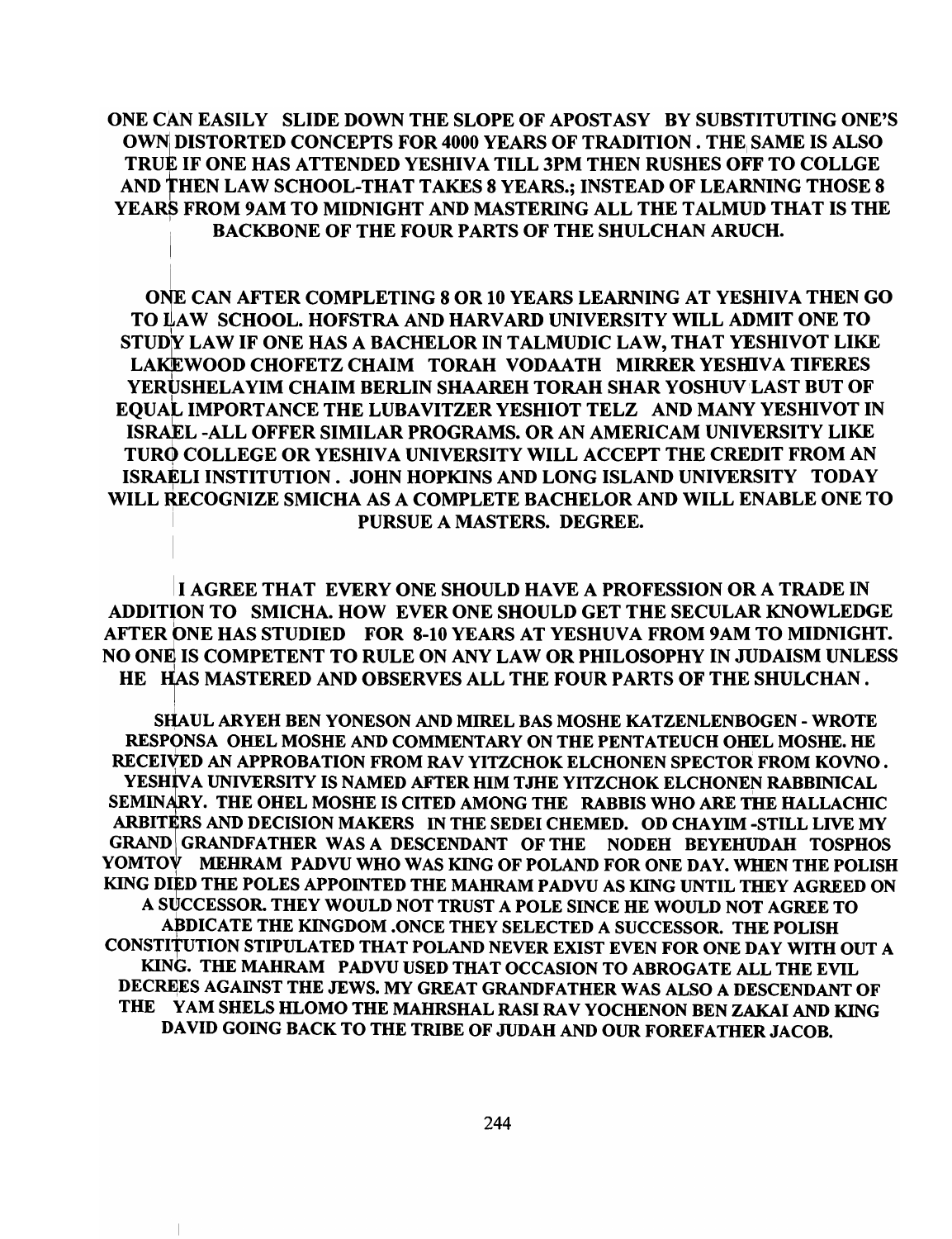#### I G-D EXCLAIMS TO RACHEL -THE JEWISH MOTHER - I HAVE

**Company** 

## HEARD YOUR 2700 YEARS OF CRYING FOR THE EXILE AND HOLOCAUSTS OF YOUR CHILDREN. THAT HAS ENDED I- G-D AM RETURNING YOUR CHILDREN TO THEIR ANCESTRAL HOMES IN THE RESURRECTED STATE OF ISRAEL. <sup>I</sup>JEREMIAH 32:14-17.

THE GEULA THE MESSIANIC ERA HAS BEGUN IN 1948 WITH THE CREATION OF ISRAEL.. DO NOT BE DECEIVED AND SEDUCED BY THE SAME ANTI SEMITES WHO HAVE KILLED 6 MILLION OF YOUR CHILDREN TO LOSE ISRAEL BY NOT UPROOTING AND EXTERMINATING THE TERRORISTS WHO PRESENTLY KILL AND MAIM JEWS AND NON JEWS WITH SUICIDE BOMBINGS ROADSIDE SHOOTINGS AND INDISCRIMINATE ROCKET ATTACKS.

FQR EVERY JEW THEY KILL AND MAIM THEY KILL AND MAIM 1001 NON JEWS IN IRAQ AFGHANISTAN GREAT BRITAIN FRANCE GERMANY SPAIN NORTH AFRICA AND THE USA. THE MORE TERRORISTS - IRAN SYRIA HAMAS HIZBULAH FATAH -WILL SENSE THAT THEY ARE BEING APPEASED THE GREATER WILL BE THEIR ONSLAUGHT ON THE CIVILIZED WORLD.

IT NOT ONLY JEWS BUT 1001 NON JEWS FOR EVERY JEW HURT. WORLD WAKE UP. THE NAZIS COULD NOT BE APPEASED AND NEITHER CAN THE PRESENT FASCIST ARAB THREAT TO CIVILIZATION. THE ONLY LANGUAGE THEY UNDERSTAND IS TO SPEAK THEIR LANGUAGE - EXTERMINATE THEM.

RECIPROCATE IN KIND. ACT LIKE THE ALLIES DID AT DRESDAN GERMANY HIROSHOMA AND NAGASAKI THAT ENDED THE SECOND WORLD WAR. ACT LIKE THE ALLIES DID IN BOSNIA IRAQ 1992 AND 2002 WITH CARPET BOMBINGS

 $\parallel$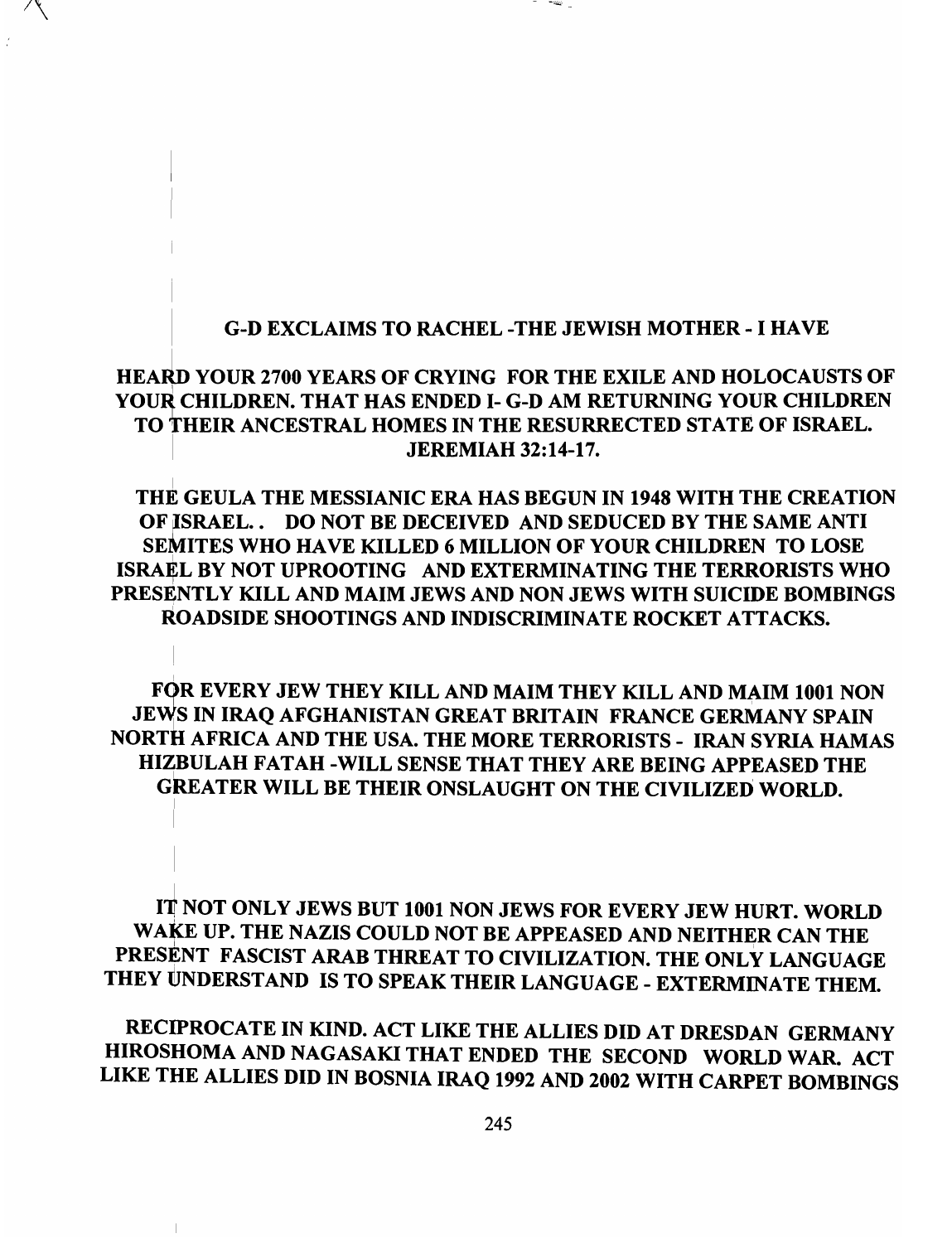UNTIL THE ENEMY WAS EXTERMINATED AND CERTAINLY DEFEATED. WE ARE NOT PLAYING MARBLES FOR FUN. EVERY TIME WE ACT HUMANELY TOWARD TERRORISTS WE ARE AIDING AND ABETTING IN THE MURDER OF JEWS. . CURE THE PROBLEM BY SHIPPING ALL THE PALESTINIANS TO JORDAN. THAT REPRESENTS 80% OF MANDATED PALESTINE THAT WAS CREATED BY GREAT BRITAIN IN 1920 AS A PALESTINIAN STATE.

ALEF OF BERASHIT NEVER WAS WRJTTEN BECAUSE IT SIGNIFIES THE ALMIGHTY WHO ALWAYS EXISTED AND TRANSCENDS CREATION. ALL BOOKS OF THE TALMUD LIKEWISE BEGIN WITH BETH OR PAGE 2. ALEPH IS WRITTEN IN HEBREW BY COMBINING A VOV / THAT STANDS FOR SIX AND TWO YUDIN" AT THE TOP AND BOTTOM OF THE VOV . EACH YUD STANDS FOR 10 THUS YOU HAVE 26 -THE NUMERICAL NUMBER VALUE FOR G-D'S HEBREW

FULL NAME.

The author was ordained at the Mesivta Torah Vodaat after studying for 10 years. He also was ordained by Rav Moshe Feinstein. He is in business for himself. The author is independent and owes no allegiance to anyone other than G-d Himself and the Torah that he has studied daily for the pat 50 years since being ordained. He studied and consulted a few times aweek with Rav Moshe Feinstein and Rav Piekarsky for over 30 years as long as each of them was alive.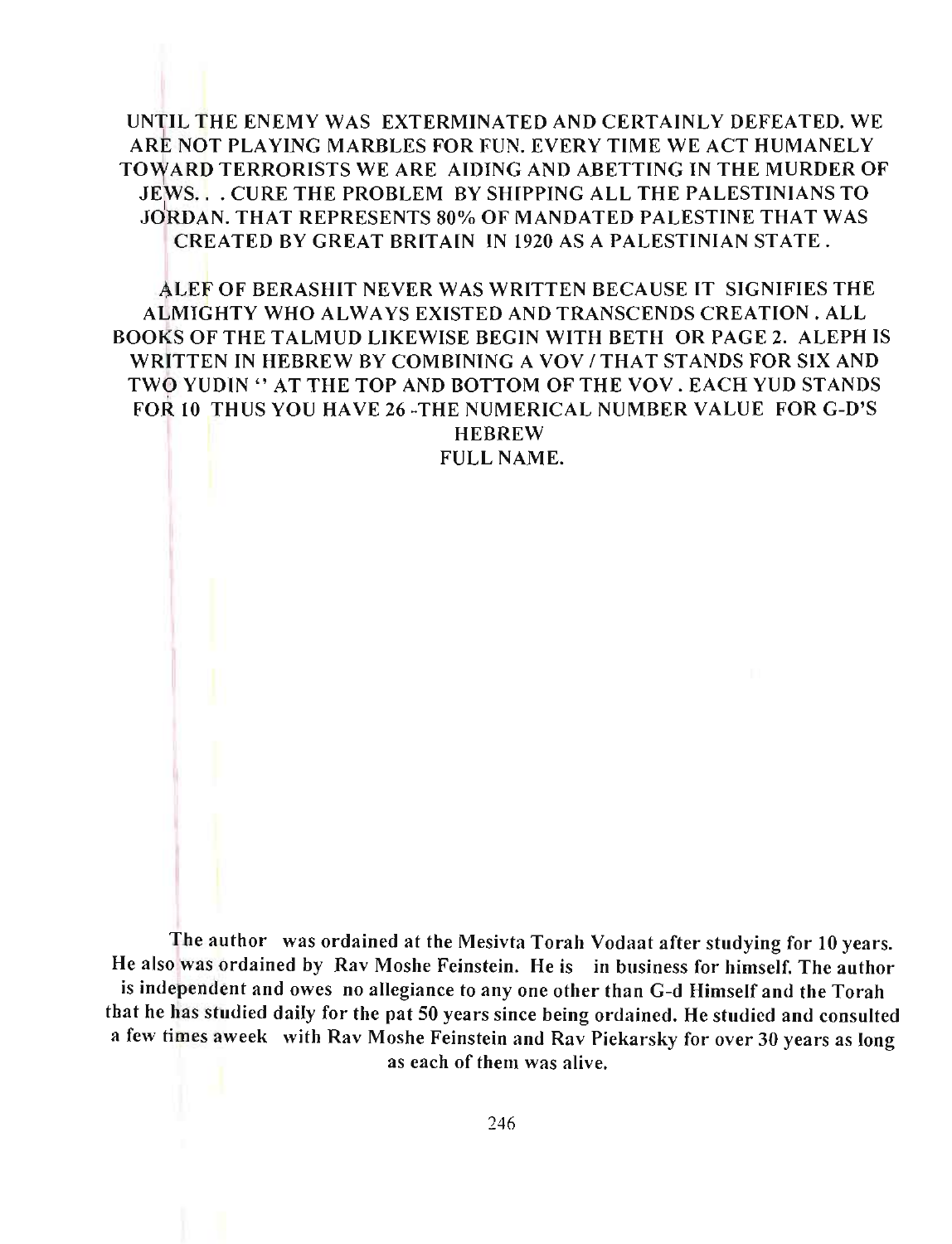The author has elected to use the pen name Moshe Siselsender-IN MEMORY AND TRIBUTE TO HIS FATHER whom he lost since he was I year old. And MOTHER He named 7 volumes of his books on laws of Nidah and Mikvah - Ohr Sisel in memory and tribute to his mother who sacrificed and did not see him for seven years when she sent him away at the age of 7 to his paternal grandparents to study Tora since no yeshivot existed where he was born..

Author of Moshe Emet Vetoroto Emet - - Netezach Yaakov Yoseph - Responsa on the Four Parts of the Shulchan Aruch-7 volumes-approbation Rav Piekarski halachic advisor to Rav Shneirson Lubavitzer Rebbi and Rav who ordained rabbis at Lubavitzer Yeshiva on many responsa and Rav Steinberg from Rehovot Israel; Halachic Perspective Bio Medical Ethics - Ohr Tzipora - 2volumes -approbatoon Rav Moshe Feinstein and Rav Piekarski and son of Rav Shor for Rav Shor Dean of Mesivta Torah Vodaath; Translation and Commentary of Aruch Hashulchon - Laws of Nidah and Mikvah - Ohr Sisel-7 volumes-approbation Rav Piekarski; Who is a Jew -Dynamics of Halacha -1 volume approbation Rav Moshe Feinstein Rav Piekarski and son of Rav Shor for Rav Schor; Philosophy of Judaism and Mysticism-I volume;Discipline-Synthesis Talmud and Modern Psychology I volume; war against the Jew and the non Jew 325-2007 Anti Semitism= hatred and murder of the Jews and later non Jews who are different or not part of the anti-Semites -a study of what happens when there does not exist a divorce of church and state what happens where there does not exist freedom of speech and religion? I volume.- In total 20 books ;360 audio cassettes and videos -translation of many of the tractates of the Jerusalem Talmud into English with commentary and summary of Four Parts of the Shulchan Aruch and Rcsponsa on many of the related subjects discussed in the Jerusalem Talmud. Lectures given over six year period. AI the books and cassettes and videos in tribute to my father and mother OF BLESSED MEMORY...

Now a tribute to the living. With out the love and devotion and care of my wife I could accomplish nothing. In the words of Rav AKIVA-ALL WHAT I AM lOWE TO HER.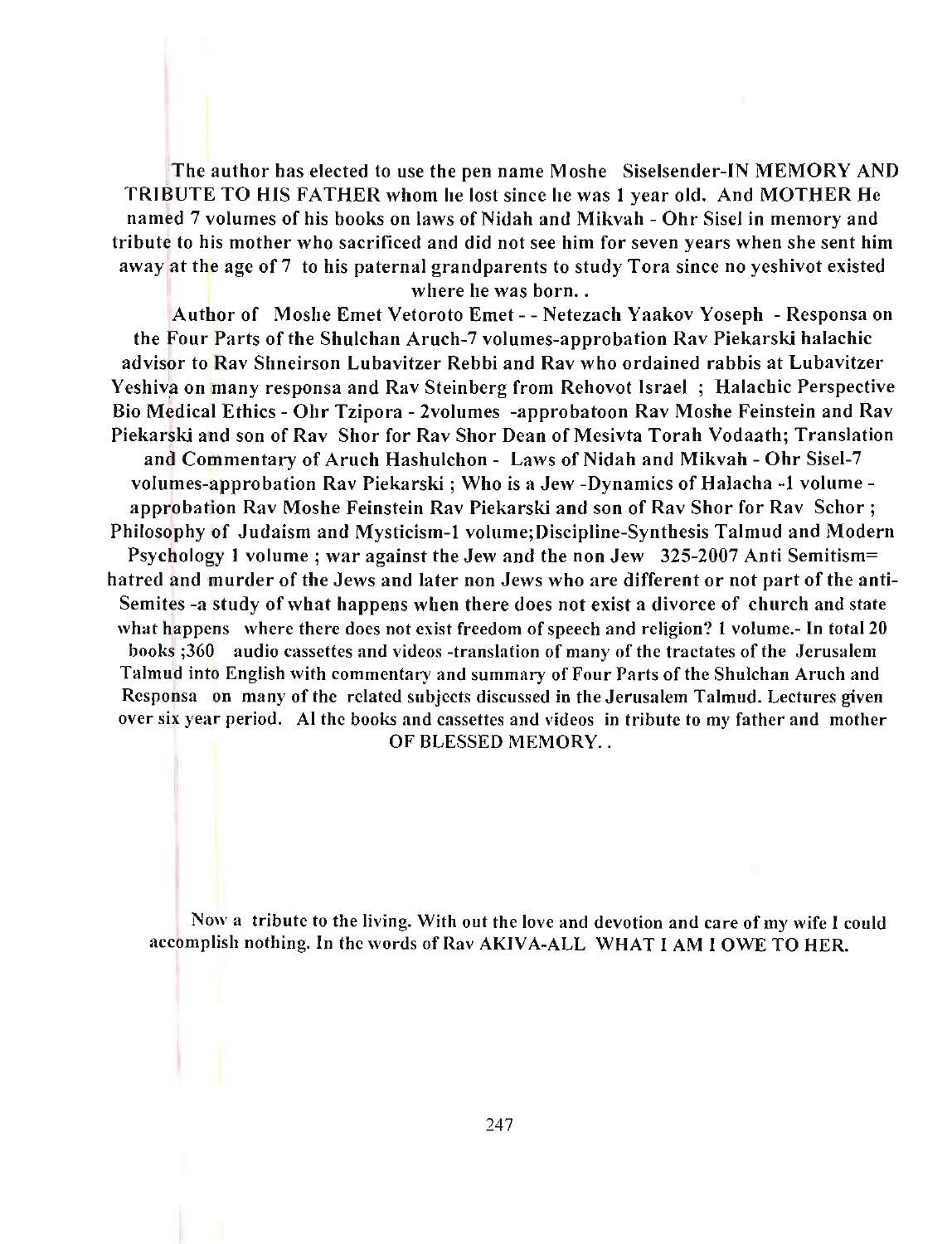

In the last  $30$  years, I have written 20 books on Jewish Law regarding contemporary problems. I earn my livelihood in the business world and am well acquainted with the realities of our youth in today's world. I have spoken and dealt with a multitude of couples who have intermarried.  $l$  therefore an competent from a scholarly perspective, as well as realistic in my appraisal of the situation.

 $\mathcal{L} = \left\{ \begin{array}{ll} 1, & \text{if } \mathcal{L} \in \mathcal{L}^{\infty} \setminus \mathcal{L}^{\infty} \setminus \mathcal{L}^{\infty} \setminus \mathcal{L}^{\infty} \setminus \mathcal{L}^{\infty} \setminus \mathcal{L}^{\infty} \setminus \mathcal{L}^{\infty} \setminus \mathcal{L}^{\infty} \setminus \mathcal{L}^{\infty} \setminus \mathcal{L}^{\infty} \setminus \mathcal{L}^{\infty} \setminus \mathcal{L}^{\infty} \setminus \mathcal{L}^{\infty} \setminus \mathcal$ 

• I

Jewish leaders have turned heaven and earth decrying President Reagan's visit to Bitburg's cemetery in West Germany. May 5, 1985. where some 47 SS Nazis are buried. Some have declared a national day of mourning<br>for that same day.

Whatever mis interpretations can arise from such a visit. it is. at most. only symbolic. What is real and not symbolic and what really deserves a national day of mourning and soul searching for Jews is the spiritual holocaust that is decimating the Jewish people right underneath our noses. With  $a\approx 50\%$  intermarriage rate and zero population growth. how many Jews will be around in another generation?

What is at the root of this  $\mathbf{f}_\mathbf{y}$ ? is a three-letter is a three-letter is a three-letter is a three-letter is a three-letter is a three-letter is a three-letter is a three-letter is a three-letter is a three-letter is a three-letter is a th

The root is a three-letter word that is missing in all d that is missing in all<br>misguided efforts to<br>the new generation. the misguided efforts to namely G-O-D. Some Jews today refuse to acknowledge the root of the problem of assimilation. The root is their insistance on tossing G-d out of Judaism.

We are witnessing a new creation of a faith without a G-d. or at least divorced from Him as the Author of Jewish practices and law.

The first to invent this canard. that Judaism is man-made, were the bible critics in the 19th Century. whose purpose was to delegitimitize Judaism and make Jews outcasts. Their baseless premises have been shredded by Jewish and non-Jewish scholars.

Whose testimony are we to accept, the objective testimony of millions of individuals experiencing the details of the Laws of Kashrus. Shabbos. family purity. prayer. marriage. divorce, and conversion, as recorded in the Talmud and Shulchan Aruch, or the fiction of people living  $3.500$  vears later?

Furthermore. the Talmud volume Baba Metzia. page 92A, and the prologue to Yaad Hachazaka, by Rambam (Rabbi Moses Maimonides). record that there existed millions of manuscripts dating from the time of the Exodus that served as the basis for the editors of the Mishna and the Talmud. These manuscripts were written by the Jews during the forty years. of wandering the desert, as well as during the time interval that passed until the Mishna and Talmud were officially edited and accepted. The authenticity of Judaic practice is its continuous and consistent acceptance by Jewsall over the world. For thousands of years. these Laws were practiced in every Jewish home from the giving of the

Tora<br>3,500<br>today<br>the O  $3,500$  years ago, up to today. This is the power of today. This is the power of  $\frac{a}{b}$  the Oral Tradition.

Why should the thousands of Jews we are losing to assimilation and intermarriage (without the non-Jewish party converting) remain Jews when those who profess to represent Judaism adopt the tactics of our worst enemics? Not only do the anti-Semites try, by falsehoods, to delegitimitize the Divine origin and the authenticity of Judaism, but Jews themselves do likewise. If all that is Judaism is man-made, why should they remain Jews?

Unfortunately. the detractors of Judaism have succeeded in selling their fiction. That is the reason for the mass exodus of Jews from Judaism. Jews todav are too intelligent for the fiction of the detractors.

Can we expect to have non-Jews, spouses of Jews. taught by their faith that it is Divine, exchange it for a Judaism that some Jews claim is man-made? Likewise, do we really expect any Jew to be committed to a "faith" that is decided by men? If certain men can create it or destroy it, why should they not do likewise?

There exists a minimum of hundreds of millions of Judaica books and docu-<br>ments in libraries all over the world, extending from the writing of the Talmud 2.000 years ago up to today. With the exception of the writings of the bible critics and those Jews searching to cast off such Jewish Laws they consider burdensome. which of these millions of books does not accept the Divine authority of all Jewish Laws in our possession today?

or monolithic, and there exist variable faces to each law that become operational under changed factual conditions. All these books accept the Divine authority of Jewish Law. Even the sectarian groups. in Jewish history, such as the Samaritans. Sadduccees, and Karaites. accepted Divine authority for Jewish Law. They, however, differed regarding certain practices at the start of the schism. In time, they drifted far apart, until these groups disappeared from the scene of Jeish his- $\frac{1}{\sqrt{2}}$  that certain  $\frac{1}{\sqrt{2}}$ tory.<br>The fact that certain Jews do not practice Jewish

Jewish Law is not fixed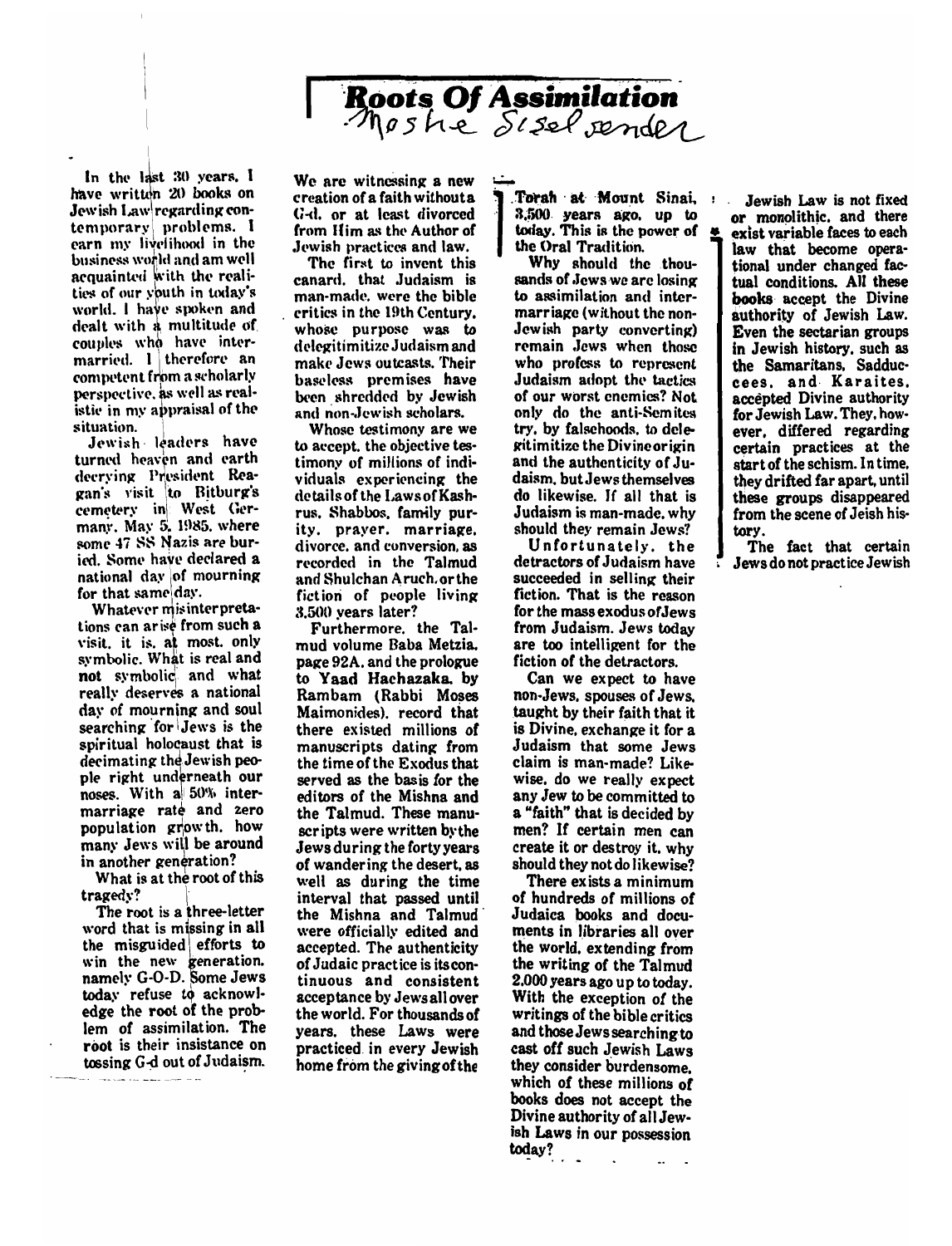, let Law does not per se confer · the status of Judaism upon their irreligiousity. Even all the other monotheistic faiths accept the Divine basis of Jewish Law. but contend that it has been superceded by their faith. However. Jews were at Sinai thousands of years earlier. Jewish practices and doctrine confirm Jewish belief.

For what makes up Juda**i** is much have a poud **i** in the singing of "Hava Nagil • and "Hatikvah" Judaism? Is the eating of *knaidlach*, matzo balls. lox and bagel, and gefilte fish with borscht Judaism? Or is the commemoration of the Holocaust, the birth of Israel, or marching for Soviet Jewry all there is to Judaism? Sudh emotional experiences will satisfy the older generation. who witnessed the Holocaust. but creates only a sour taste for their children and Jews-bychoice. . \

Those who pres ide over the UJA may win a respite to the bitter reality of the number of Jews and "Jews in name only" who contribute. However, the day of reckoning is no more than a generation removed.

There was a time when all Jews. as a result of their lifestyle and being "different" because of the dictates of Jewish ritual. were spared the social plagues tion.<br>and diseases of other peo- In pie. Now many Jews have been "liberated" and equally share the plgues and misery of non-Jews. Only the wise lews have insisted on remaining loyal to Jewish Law.

Those Jews who have adopted the cbnvenient way out of marriage. without the burdens of Jewish divorce (Get). now experience a 50% divorce rate and zero population

 $\ddot{\phantom{0}}$ 

Those Jews who have ridiculed the many rituals of the traditional Shabbos now experience the same risks of acquiring psychosomatic diseases and heart disease and strokes as the risks experienced by the non-Jewish population becuase they are not forced to break the tension of weekday activity:

Those who have been "liberated" from the dietary restrictions of observant Jews now lament the incidence of the diseases they are exposed to when eating forbidden food. such as hepatitis associated with

shell fish and tenuresolium and echinococciasis when eating pork.

Those Jews who have elected to choose their own sexual lifestyle rather than what the Torah ordains find that their election was pregnant with AIDS and oughtline with Triple and nter atouses (<br>) infertility

Jewish women who observe the laws of family purity have the lowest incidence of cancer of the cervix. Those Jewesses who have different ideas about these practices discover that their risk of acquiring cancer of the cervix equals those of the general popula-

In view of all of the above social plagues and diseases the Jew has brought upon himself by adopting the lifestyle of the dominant faiths or the non-religious civil lifestyle, what is the wisdom of all who fight for the right of Jews to adopt such modes of living?

Jewish survival will not. come from such practices. JeWish survival can only come from a dedication to the civilization of the Jew which, in Europe, was nearly destroyed by' the Nazis and other anti-Semites who resented the Jews' com petitiveness and intrusion into their life sty le.

 $\ddot{\phantom{a}}$ 

No monuments can bring back the six million martyrs. We can. however, keep alive the ideals to which they were committed. The aim of the anti-Semites is to destroy Juda-<br>ism by exterminating the Jews. Let us counter-attack<br>by marrying. remaining married, having large families, and resolving to observe all the Laws of Ju-' daism, in accordance with the Shulchan Aruch. as Jews have practiced for the<br>past 3,500 years.

The secret for Jewish survival is to accept as<br>truth the  $3,500$  year conviction of all the Jewish Mar-

tyrs: "Our faith was given by G-d at Sinai 3.500 years ago. It was witnessed by millions of Jews and non-Jews. The Laws existing today, of Shabbos. Kashrus, family purity. prayer. marriage. divorce. and conversion, are those Laws transmitted by father and mother to son and daugh- . ter. They were practiced by Jews all over the world from the time of Sinai until today. and recorded in manuscripts that served as the basis for the Talmud and Shulchan Aruch. That is why we are prepared to' live and die for Judaism. <sup>"</sup>Am Yisroel Chai LeOlam - The Jewish People will live forever."

Let us hope that all Jews will sincerely adopt Jewish Law. at least in the areas of conversion. marriage. and divorce. for the sake of the survival and unity of the Jewish people.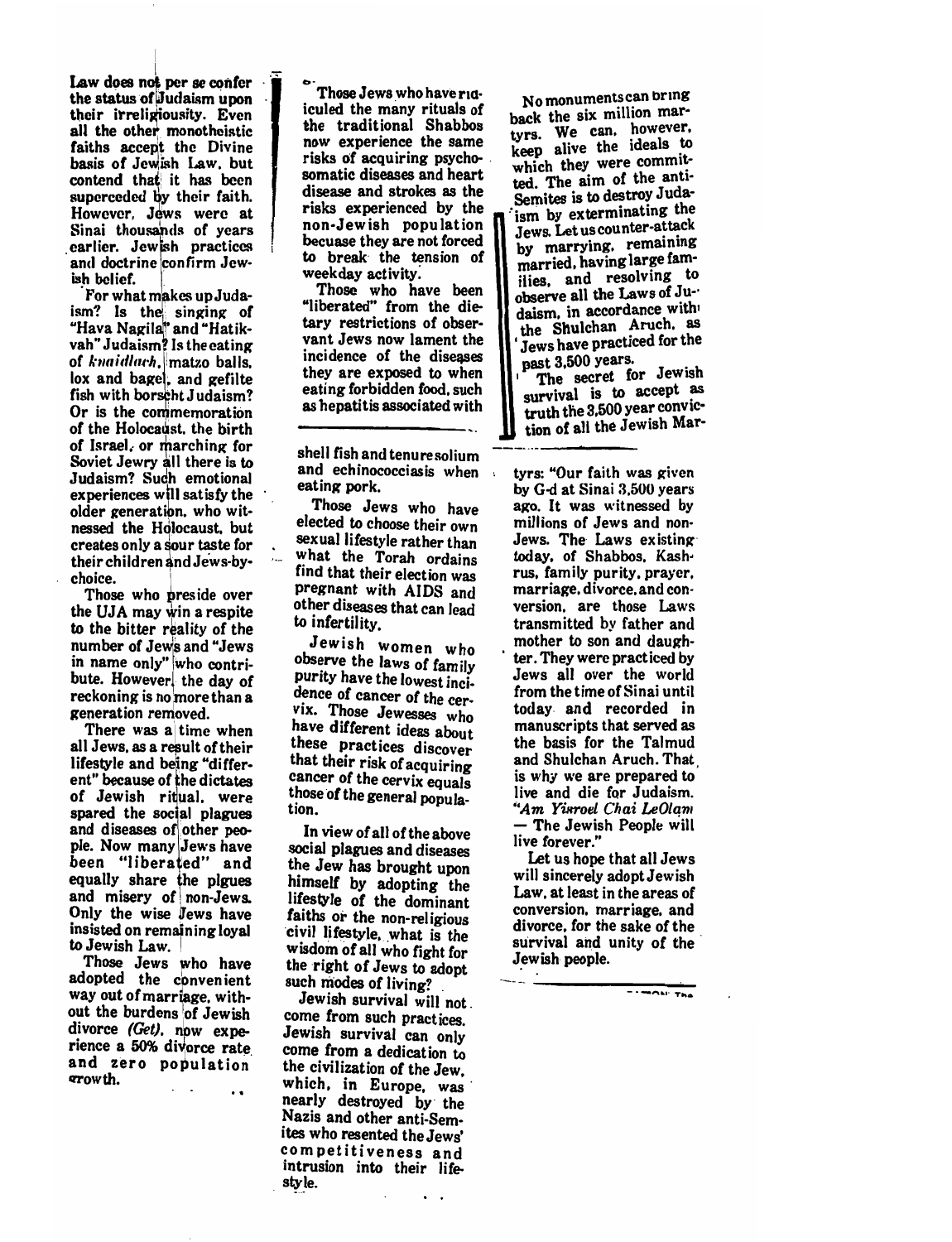Wetzel Judhon Joseph  $26$ There hever in the 3400 years of Jewish people-Nood existed any doubt that the Tora is Divinaly given. There never levas lang doubt that both the Writtens what is Known as the Bible Five Books of Mass and the what was recorde nal manuscripts for sence Mt, Sinai Duit forwally organized in the Falmus and related Writings ist he Word of G-d. It is not divinely instrued but non the Redo the broduct of man nearl Yashary 27 There was never any that the holiness of the fencish people is doubt the Will of 6- 8. That in order to maintain the maintain the is the Well of 6 -d that Mauri strictly observe It all times althe Dietary Paros Under no circumstance except in the case of possible endanger low he violated.